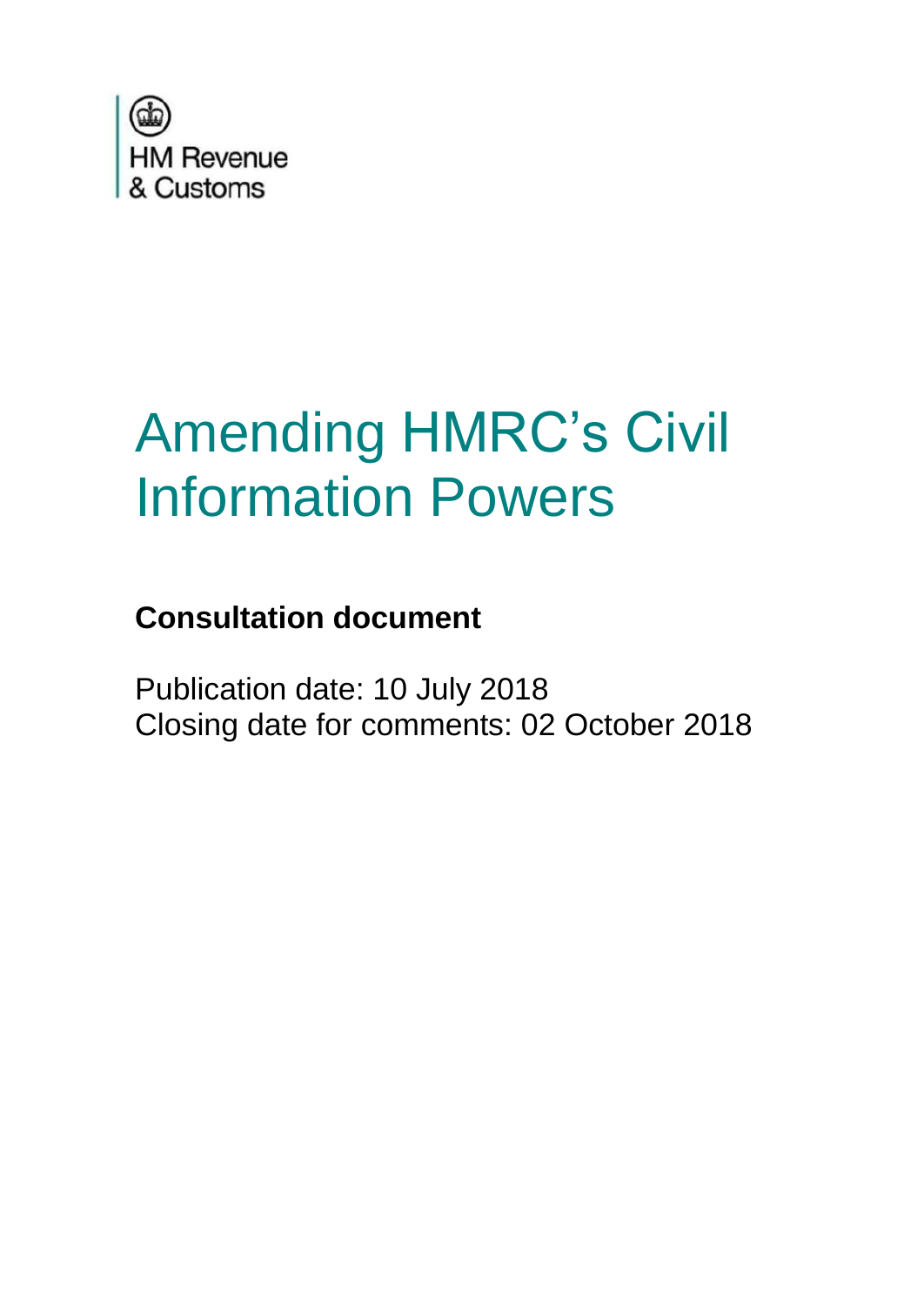| <b>Subject of this</b><br>consultation:                     | This consultation aims to explore how effective and efficient HMRC's<br>civil information powers are, and considers possible targeted<br>improvements.                                                                                                             |
|-------------------------------------------------------------|--------------------------------------------------------------------------------------------------------------------------------------------------------------------------------------------------------------------------------------------------------------------|
| <b>Scope of this</b><br>consultation:                       | The government is seeking comments on whether aspects of the<br>information powers enacted by Schedule 36 Finance Act 2008 are still<br>relevant and on some specific areas being considered for<br>improvements.                                                  |
| <b>Who should</b><br>read this:                             | The government would like to hear views from anyone who is affected<br>by or interested in these proposals including individuals, businesses,<br>agents and representative bodies.                                                                                 |
| <b>Duration:</b>                                            | 12 weeks                                                                                                                                                                                                                                                           |
| <b>Lead official:</b>                                       | Brad Kyne (HMRC)                                                                                                                                                                                                                                                   |
| How to respond<br>or enquire<br>about this<br>consultation: | Responses, requests for hard copies, and general queries about the<br>content or scope of the consultation can be sent by email to:<br>powers.information@hmrc.gsi.gov.uk, using the subject heading<br>"Amending HMRC's Civil Information Powers", or by post to: |
|                                                             | Mr Brad Kyne<br>Tax Administration Policy & Strategy<br><b>HM Revenue &amp; Customs</b><br>$9th$ Floor<br>10 South Colonnade<br><b>Canary Wharf</b><br>London<br>E14 4PU                                                                                           |
| <b>Additional ways</b><br>to be involved:                   | Please contact the lead official if you are interested in meeting to<br>discuss this document.                                                                                                                                                                     |
| <b>After the</b><br>consultation:                           | The government will publish its response in Autumn 2018.                                                                                                                                                                                                           |
| <b>Getting to</b><br>this stage:                            | This document builds on work with our overseas partners to improve tax<br>transparency and through this strengthens HMRC's compliance work.                                                                                                                        |
| <b>Previous</b><br>engagement:                              | HMRC looked at our information powers during the "Review of Powers"<br>2007/2008. There has been no recent engagement on this issue.                                                                                                                               |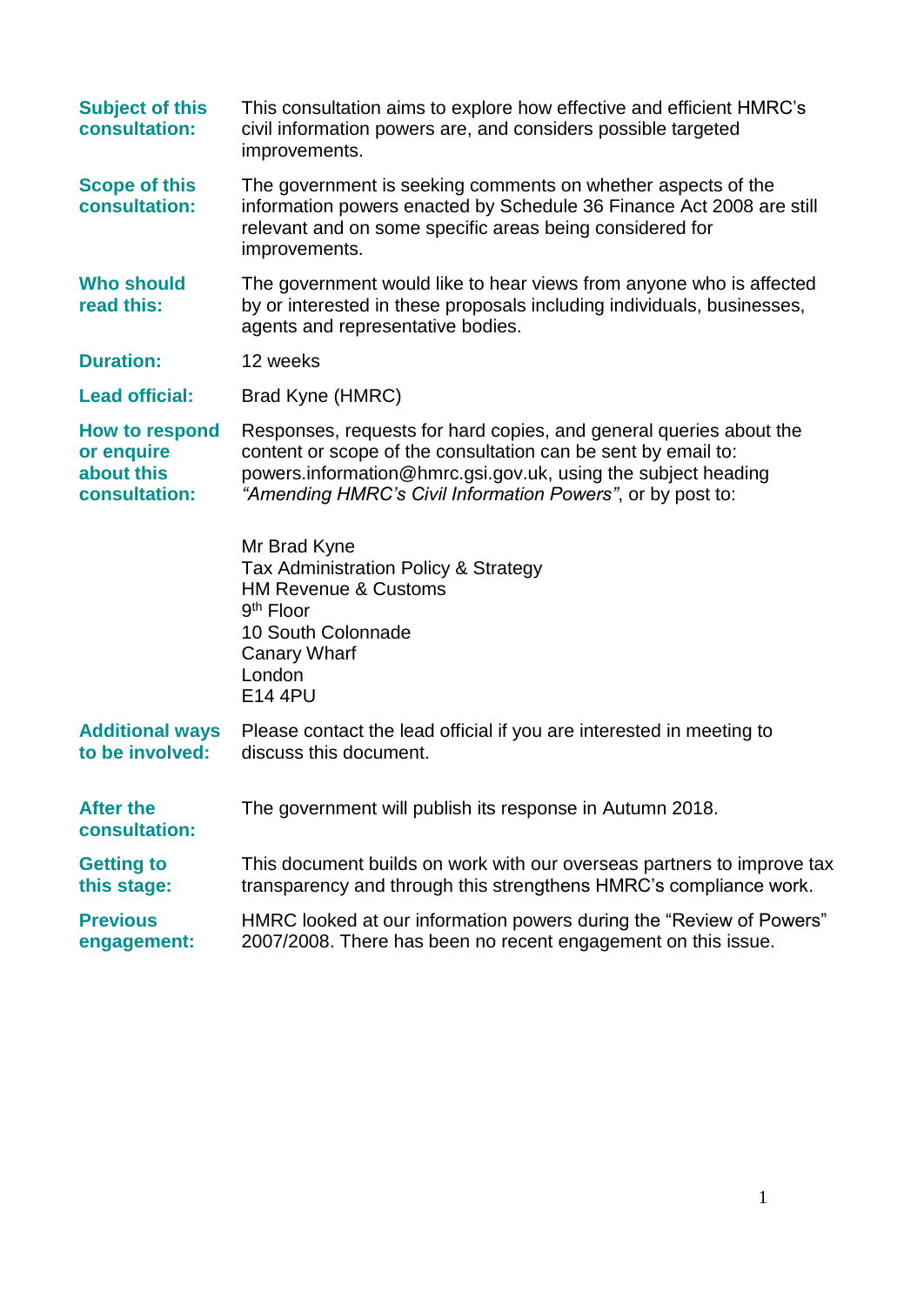### **Contents**

| 1              | Introduction                                              | 3  |
|----------------|-----------------------------------------------------------|----|
| 2              | How the Relevant Provisions of Schedule 36 Currently Work | 5  |
| 3              | Drivers for change                                        | 8  |
| 4              | Proposals for reform                                      | 13 |
| 5              | Assessment of impacts                                     | 17 |
| 6              | Summary of consultation questions                         | 18 |
| $\overline{7}$ | The Consultation Process: How to Respond                  | 19 |
| Annex A        | Civil Information Powers: International Comparators       | 21 |

**On request this document can be produced in Welsh and alternate formats including large print, audio and Braille formats**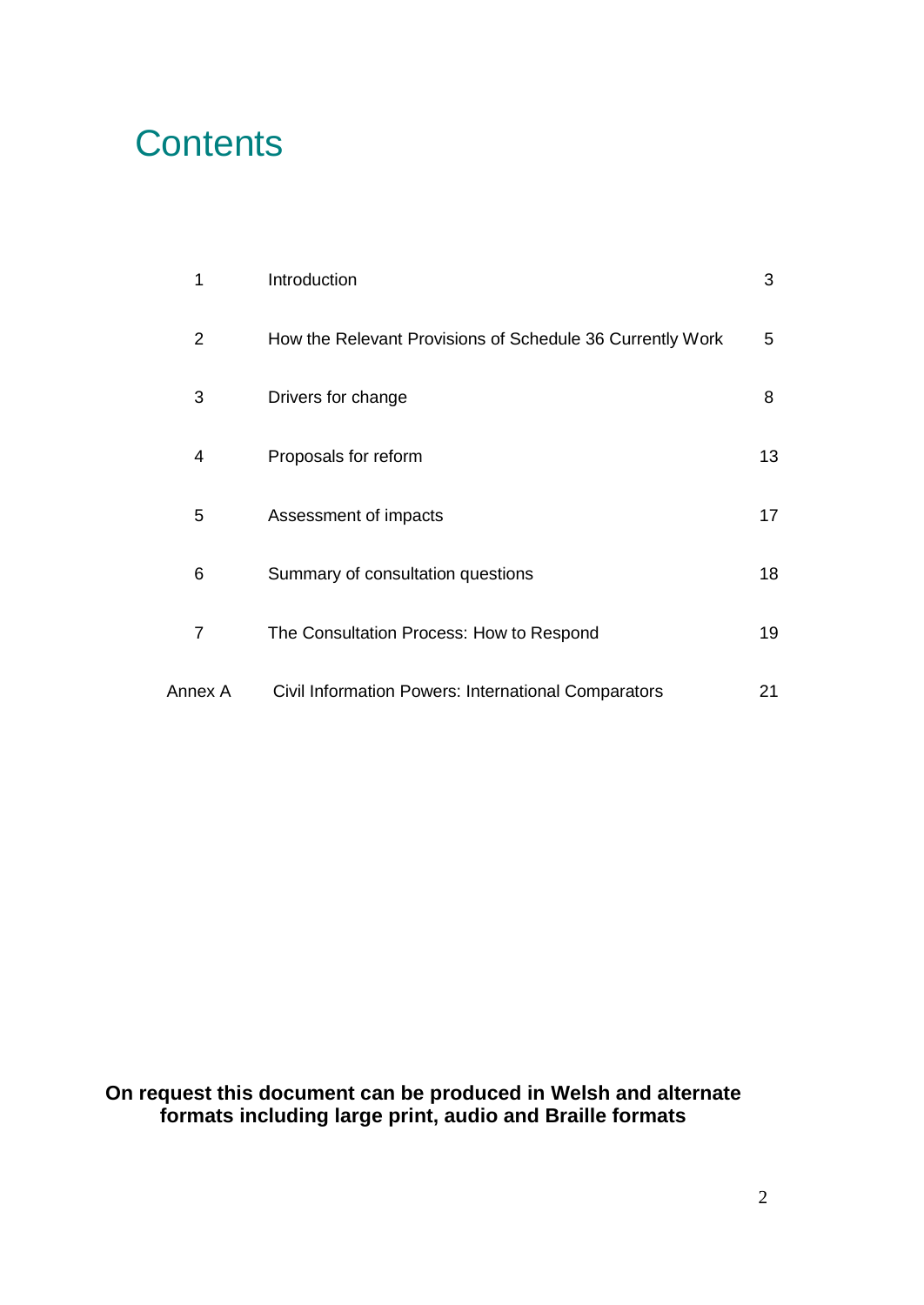## 1. Introduction

#### **Background**

- 1.1. HMRC has three strategic objectives<sup>1</sup>:
	- 1. Maximise revenues due and bear down on avoidance and evasion
	- 2. Transform tax and payments for our customers
	- 3. Design and deliver a professional, efficient and engaged organisation
- 1.2. HMRC promotes compliance and prevents non-compliance as early as possible in each customer's relationship with us. To bear down on avoidance and evasion we are:
	- promoting good compliance by designing it into our systems and processes, enabling customers to get their affairs right from the outset
	- using the data we have to prevent non-compliance by spotting mistakes, preventing fraudulent claims and personalising online services by automating calculations
	- responding to non-compliance by identifying and targeting the areas of greatest risk, and tackling those who deliberately try to cheat the system
- 1.3. To respond to non-compliance, HMRC needs access to information in order to check that the right amount of tax is paid. In many cases, this information is obtained voluntarily from the taxpayer. However, on occasion, HMRC needs to use its formal powers to obtain relevant information. Sometimes the information is held by a third party rather than the taxpayer (for example, the taxpayer's bank). Third parties, in particular, may also require the use of a formal power as data security and other rules may prevent them voluntarily supplying information.
- 1.4. HMRC's Review of Powers, Deterrents and Safeguards created a cross-tax civil information power framework under Schedule 36 Finance Act 2008<sup>2</sup>. Schedule 36 allows HMRC to access information and documents from a number of different sources in a number of different situations:
	- From the taxpayer directly

- From a third party about a known taxpayer
- From a third party about a taxpayer whose identity is not known
- From a third party about a taxpayer whose identity can be ascertained.
- 1.5. This consultation does not consider changes to notices about either taxpayers whose identity is not known or taxpayers whose identity can be ascertained.
- 1.6. Schedule 36 allows HMRC to inspect premises and other property. However, changes to these inspection powers are not being considered in this consultation.

<sup>1</sup> https://www.gov.uk/government/publications/hmrc-strategy/our-strategy

<sup>&</sup>lt;sup>2</sup> References to Schedule 36 in this document are to Schedule 36 of FA 2008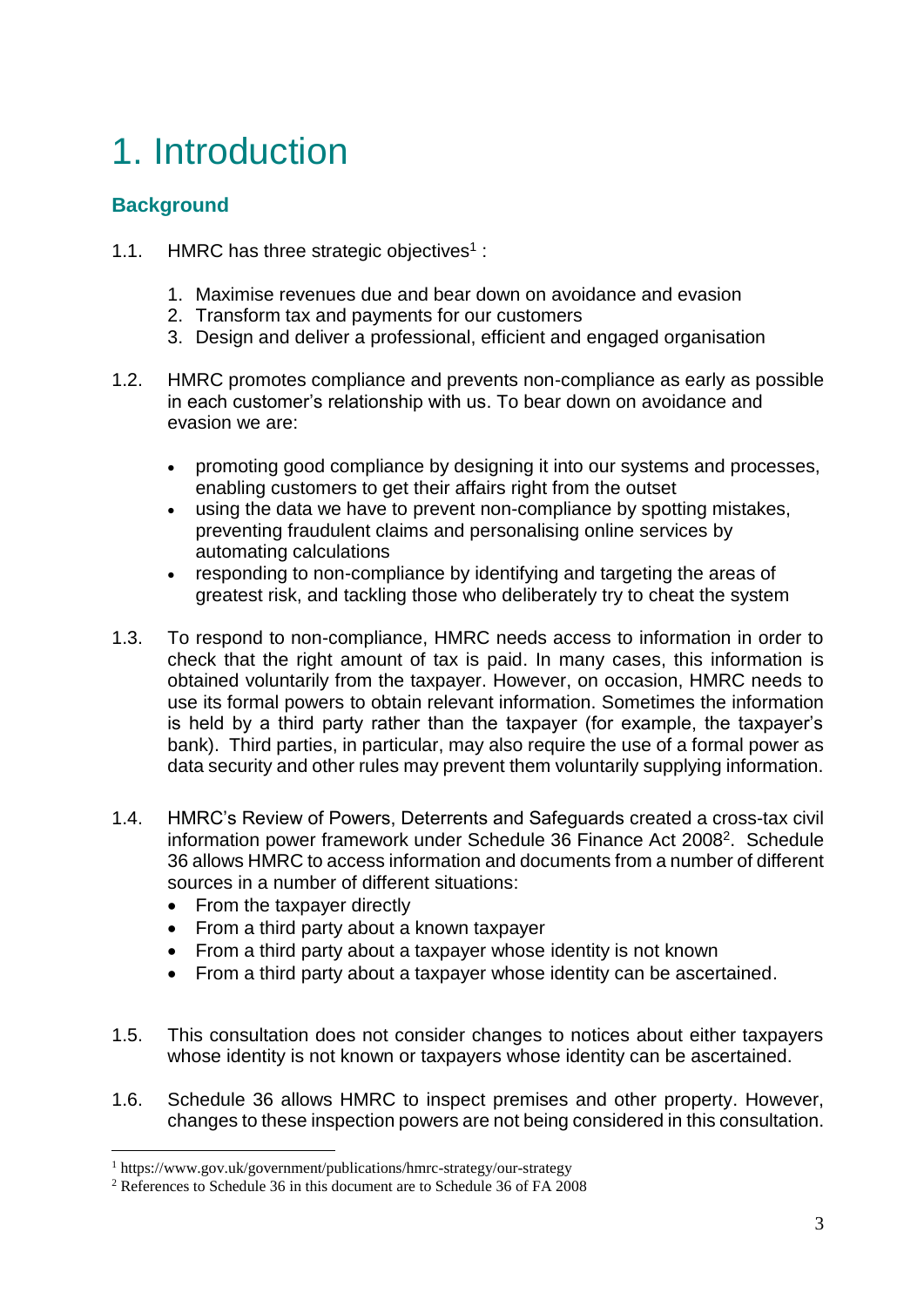- 1.7. Part 4 of Schedule 36 sets out a number of restrictions around what information can be requested. This consultation does not consider any changes to this area of the legislation.
- 1.8. Schedule 23 Finance Act 2011 enables HMRC to collect bulk data. Data obtained under Schedule 23 can, for example, be compared with data HMRC already holds to enable HMRC to target compliance activity. Any mismatches alert HMRC to possible non-compliance. This consultation does not consider any changes to Schedule 23.
- 1.9. The provisions in both schedules support HMRC in ensuring that tax is correctly paid across most major UK taxes and duties, including income tax, capital gains tax, corporation tax and VAT. By virtue of paragraph 63(4) of Schedule 36 and paragraph 45(4) of Schedule 23, the provision can also be used to check a taxpayer's tax position in regard to a 'relevant foreign tax', defined as:
	- Any tax or duty imposed by a foreign territory which is covered by international tax enforcement arrangements, such as tax information exchange agreements and double taxation agreements.
	- Any tax covered under European Council's Directive on administrative cooperation in the field of taxation (2011/16/EU)
- 1.10. This consultation reviews a number of aspects of HMRC's information powers. Its aim is to ensure they have remained effective and efficient in the ten years since they were enacted. The consultation also looks at areas where certain anomalies have arisen. As with any review of HMRC's powers, the corresponding safeguards will also be considered to ensure they remain proportional and appropriate.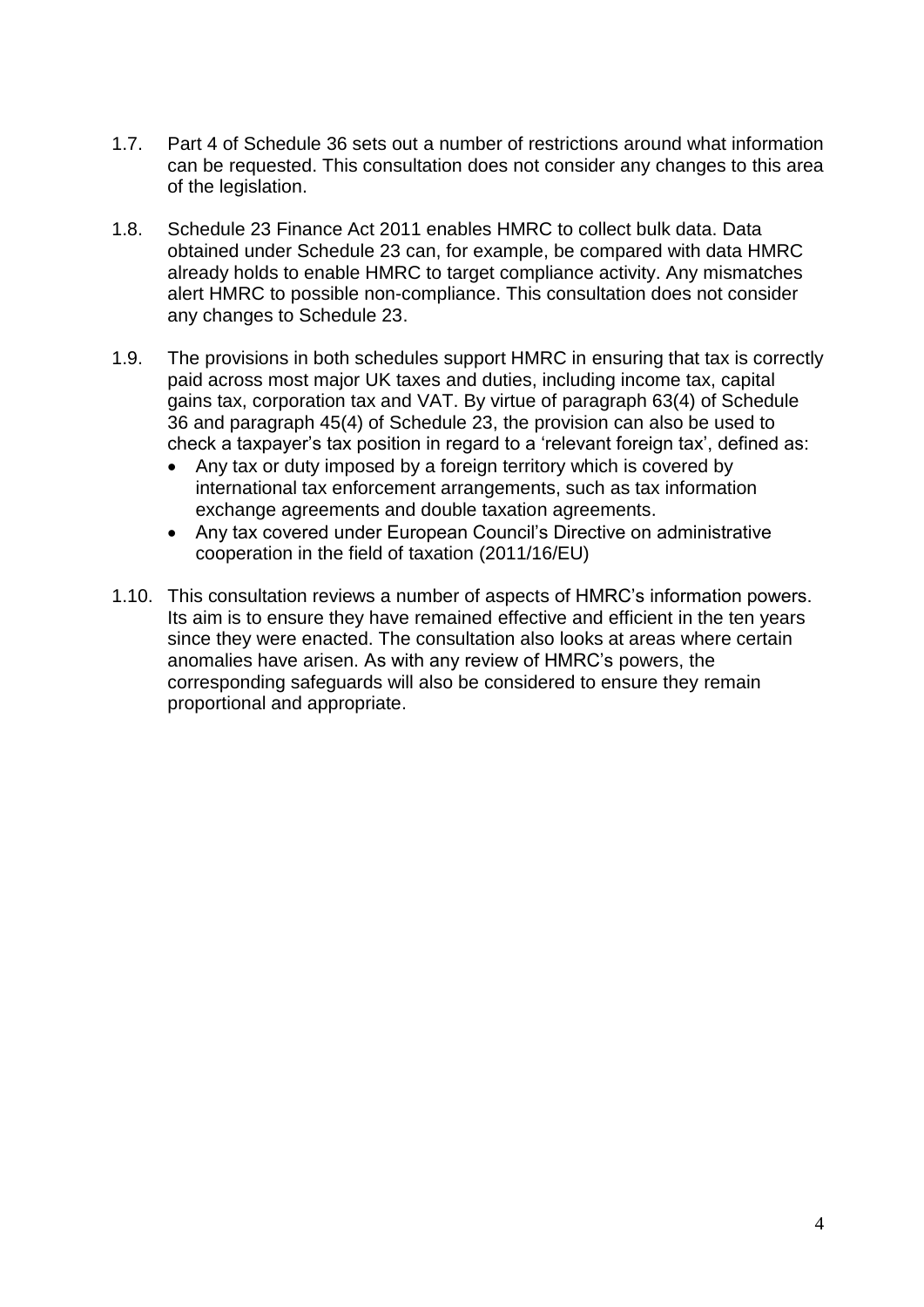### 2. How the Relevant Provisions of Schedule 36 Currently Work

#### **Taxpayer Notice**

- 2.1. If information or documents reasonably required by HMRC to check a taxpayer's tax position are in the power or possession of the person whose tax position they are checking, an officer of Revenue and Customs may issue a taxpayer notice. The notice would require the taxpayer to provide the relevant information or documents to HMRC.
- 2.2. The taxpayer must then comply with the notice within a reasonable time-limit, usually 30 days. If the information requested forms part of the taxpayer's "statutory records"<sup>3</sup> they have no right of appeal against a notice. For notices that require items other than statutory records the taxpayer may appeal against the notice, or any requirement in it, to an independent tribunal.
- 2.3. An officer of HMRC may ask for the approval of the tribunal to the issuing of a taxpayer notice. Where a notice is issued with tribunal approval, the taxpayer has no right of appeal against the notice. The tribunal has to be satisfied that various conditions are met before it can approve the giving of a taxpayer notice (paragraph 3(3) of Schedule 36). Applying for tribunal approval prior to issuing a taxpayer notice may be appropriate where, for example, prior knowledge of the taxpayer indicates that they are likely to appeal against the notice with the sole intention of delaying having to comply with the notice.

#### **Third Party Notice**

- 2.4. If information or documents reasonably required by HMRC for the purpose of checking a taxpayer's tax position are in the power or possession of a third party (that is, somebody other than the taxpayer), an officer may issue a third party notice. The notice would require the third party to provide the relevant information or documents to HMRC.
- 2.5. Before a third party notice can be issued there are a number of requirements set out in the legislation:
	- 1. HMRC may not issue a third party notice without either obtaining the agreement of the taxpayer (that is, the person whose tax position is being checked), or the approval of the tribunal.

<sup>&</sup>lt;sup>3</sup> "statutory records" are defined at paragraph 62 of Schedule 36 – basically the records which a person is required to keep by tax laws.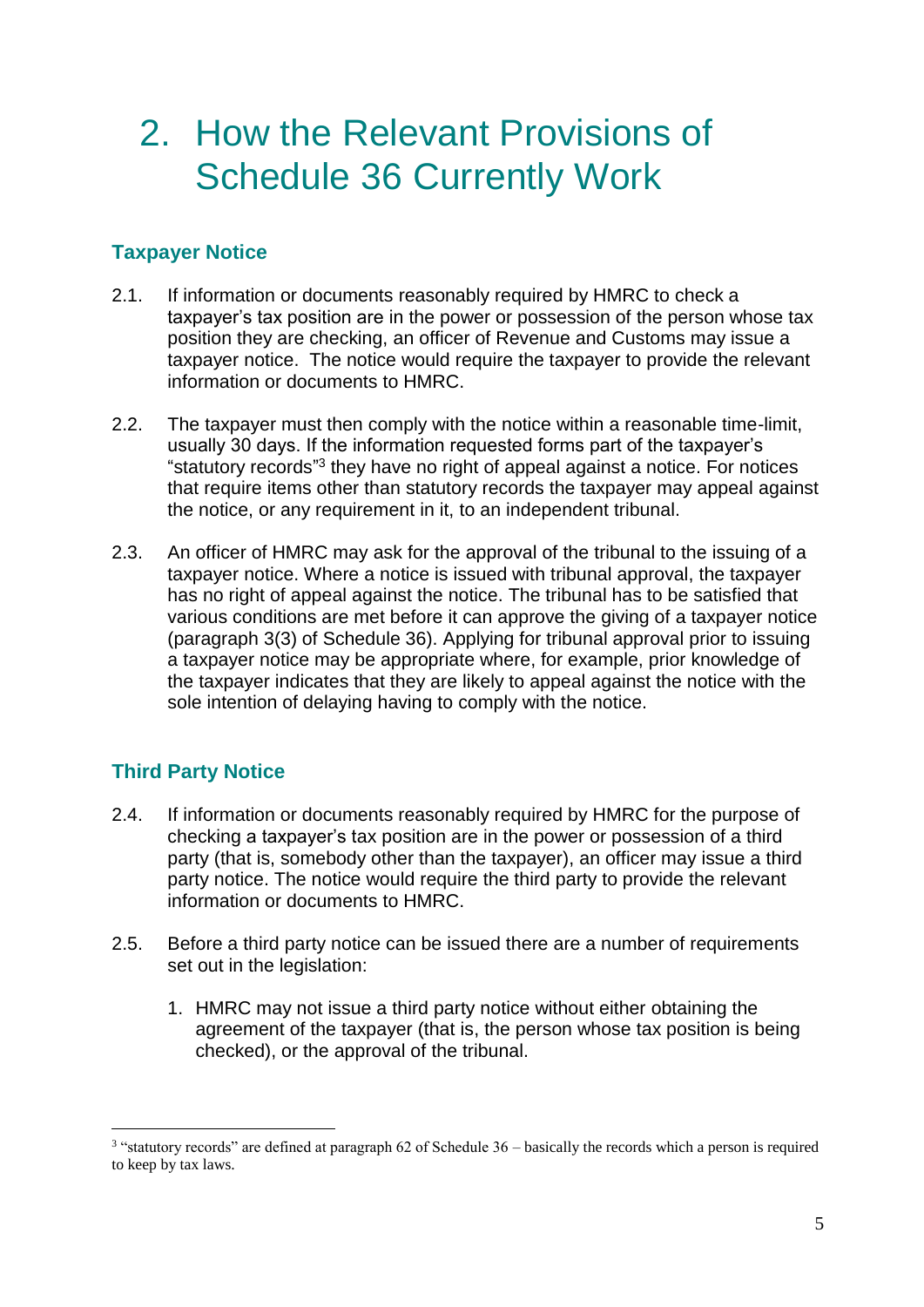- 2. An approach to the tribunal by HMRC must be made, or approved by, an authorised officer of Revenue and Customs<sup>4</sup>.
- 3. Before approaching the tribunal, HMRC must contact the person to whom the notice will be addressed, tell them what information or documents are required and give a reasonable opportunity for them to make representations to HMRC (a summary of those representations must then be given to the tribunal).
- 4. The taxpayer must have been given a summary of the reasons why the information or documents are required.
- 5. Requirements 3 and 4 do not apply to the extent that the tribunal is satisfied that taking those actions might prejudice the assessment or collection of tax (likewise the taxpayer may not be named in the notice where this condition is met).
- 2.6. The tribunal hearing where HMRC asks for approval to issue a third party notice is "ex parte" in nature - that is the taxpayer and third party have no right to attend the hearing. As explained above, the third party may make representations to the tribunal via HMRC. The taxpayer has no right to make representations (either in writing or at the hearing).
- 2.7. Where a tribunal has approved a notice, the third party to whom it is given has no right of appeal. Where the notice is not approved by the tribunal but is issued with the agreement of the taxpayer instead, the third party may appeal on the ground that the request is unduly onerous (although there is no appeal against a requirement to provide information or documents forming part of the taxpayer's statutory records). In either case, the taxpayer has no right to appeal against the giving of the notice to the third party.

#### **Penalties**

- 2.8. The majority of recipients of information notices comply in a timely manner. However, there are a small minority who do not comply. To discourage this behaviour a range of penalties apply:
	- For supplying HMRC with inaccurate information in response to an information notice, the recipient may be liable to a penalty not exceeding £3,000.
	- For an initial failure to comply with a notice, the recipient is liable to pay a fixed penalty of £300, unless they had a reasonable excuse for this failure. If the recipient still does not comply with the notice after the initial penalty of £300 has been imposed, they are liable to a penalty not exceeding £60 for each subsequent day on which the failure continues.
	- For non-compliance with a notice about persons whose identity is not known, HMRC may apply to a tribunal to impose increased daily default

<sup>&</sup>lt;u>.</u> <sup>4</sup> An "authorised officer" for the purposes of Schedule 36 is defined at paragraph 59 and is used to ensure that only officers with appropriate experience and training can carry out certain functions.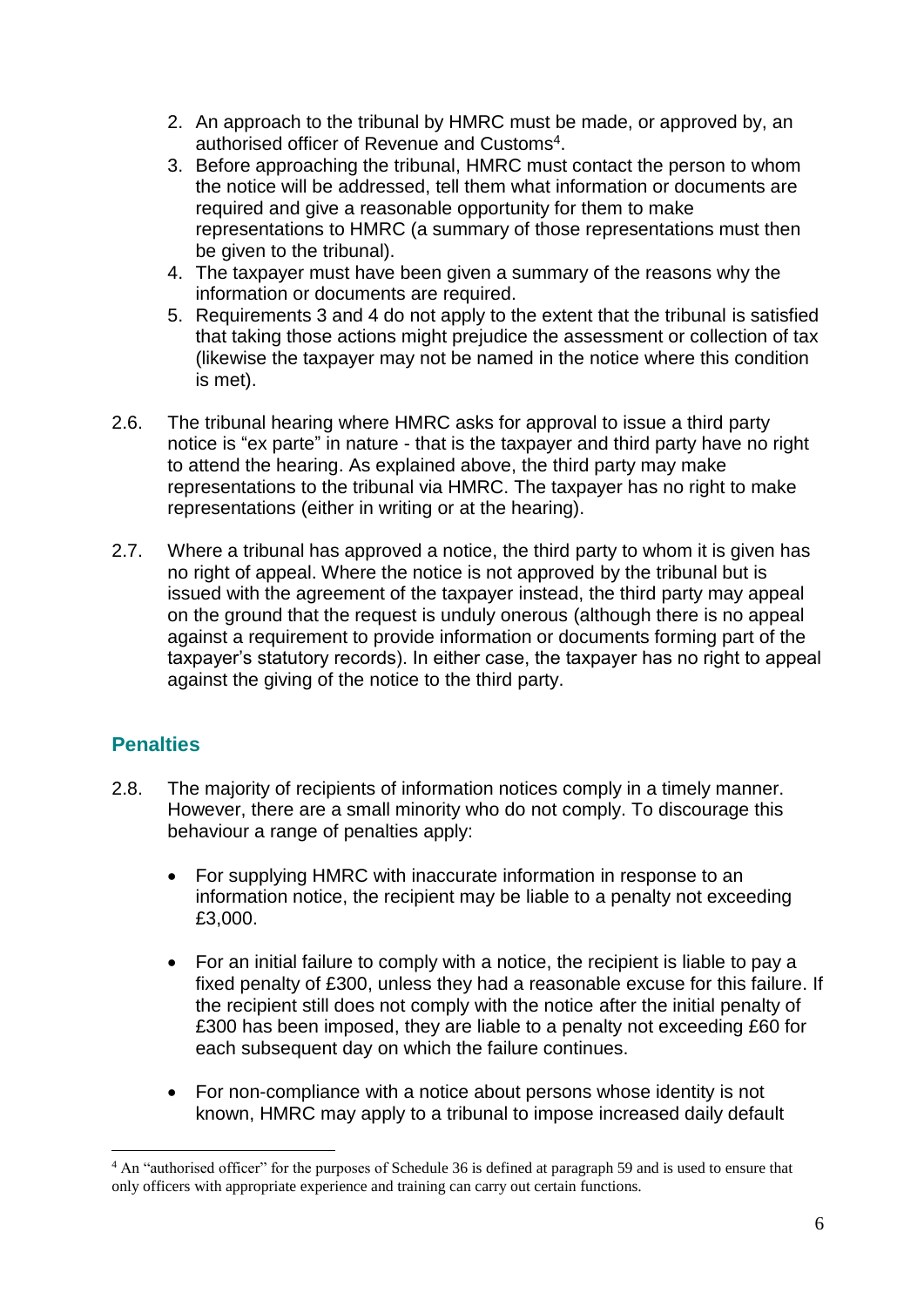penalties. The amount of these are set by the tribunal and can reach a maximum of £1,000 per day.

 A tax-related penalty may also be charged. These are considered where someone continues not to comply with a taxpayer notice after an initial penalty is charged. If this failure to comply leads an officer to believe the amount of tax paid by that person is considerably less than it otherwise would have been, they may apply to the Upper Tribunal to impose a taxrelated penalty. The Upper Tribunal will then decide the amount of the penalty.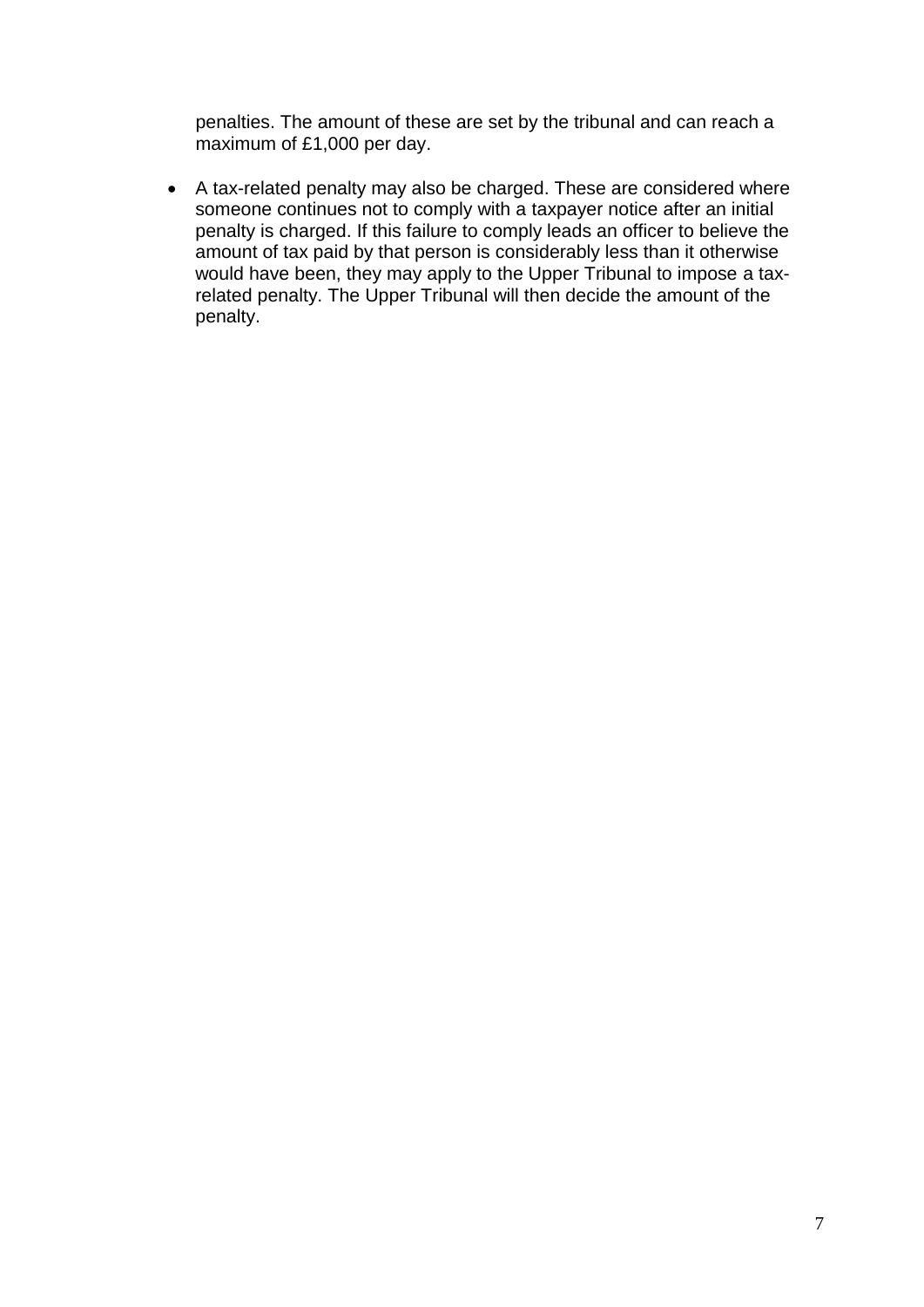### 3. Drivers for Change

- 3.1. It is now over a decade since the current framework of information provisions was enacted following the Review of Powers. Many of these powers mirror provisions that date back to the 1970s. This consultation is an opportunity to review aspects of these provisions, to ensure they remain appropriate, enable HMRC to carry out its functions efficiently and effectively, and also to consider whether the relevant safeguards remain proportionate. There are a number of anomalies in the current rules which could be addressed.
- 3.2. Since the 1970s digitalisation has led to significant changes in the way businesses work. These changes include:
	- The UK has seen a continuing decline in the use of cash resulting in many more payments being handled electronically.
	- Securities trading has become almost entirely electronic.
	- The use of paper bank statements is starting to decline.
	- Traditional banks and building societies are seeing new competition from startup "banks" which often have no physical branches.
	- As explained below, there are also new international agreements to facilitate the exchange of bank data between countries.
- 3.3. These changes, as well as many others, have resulted in much more information being held electronically. Financial records in particular can now be shared with greater ease than ever before as the financial system becomes ever more flexible. It is important that HMRC regularly reviews its processes to ensure they are keeping pace with such a rapidly changing world.

#### **The Common Reporting Standard and its Impact on Third Party Notices**

- 3.4. The global context has also been fundamentally altered by the advent of the Common Reporting Standard (CRS), which the UK played a leading role in developing. By September 2018, more than 100 jurisdictions will automatically exchange financial account information regarding one another's tax residents under the standard. Almost 50 jurisdictions, including the UK, began exchanges in September 2017.This bulk exchange of financial account information is a highly valuable tool for tackling tax avoidance and evasion. Under the CRS, UK financial institutions are now required to collect data on all relevant customers and pass this to HMRC, without the need for an information notice or right of appeal, so that it can be sent to the tax authority where the customer is resident. This contrasts markedly with the process required under Schedule 36 for third party information notices.
- 3.5. A further effect expected as a result of these automatic exchanges will be a rise in the number of requests for additional information from international partners. This is a natural outcome of these jurisdictions receiving high-level financial account information automatically, and they are expected to quickly begin using this data to open domestic tax enquiries where appropriate. Exchanges on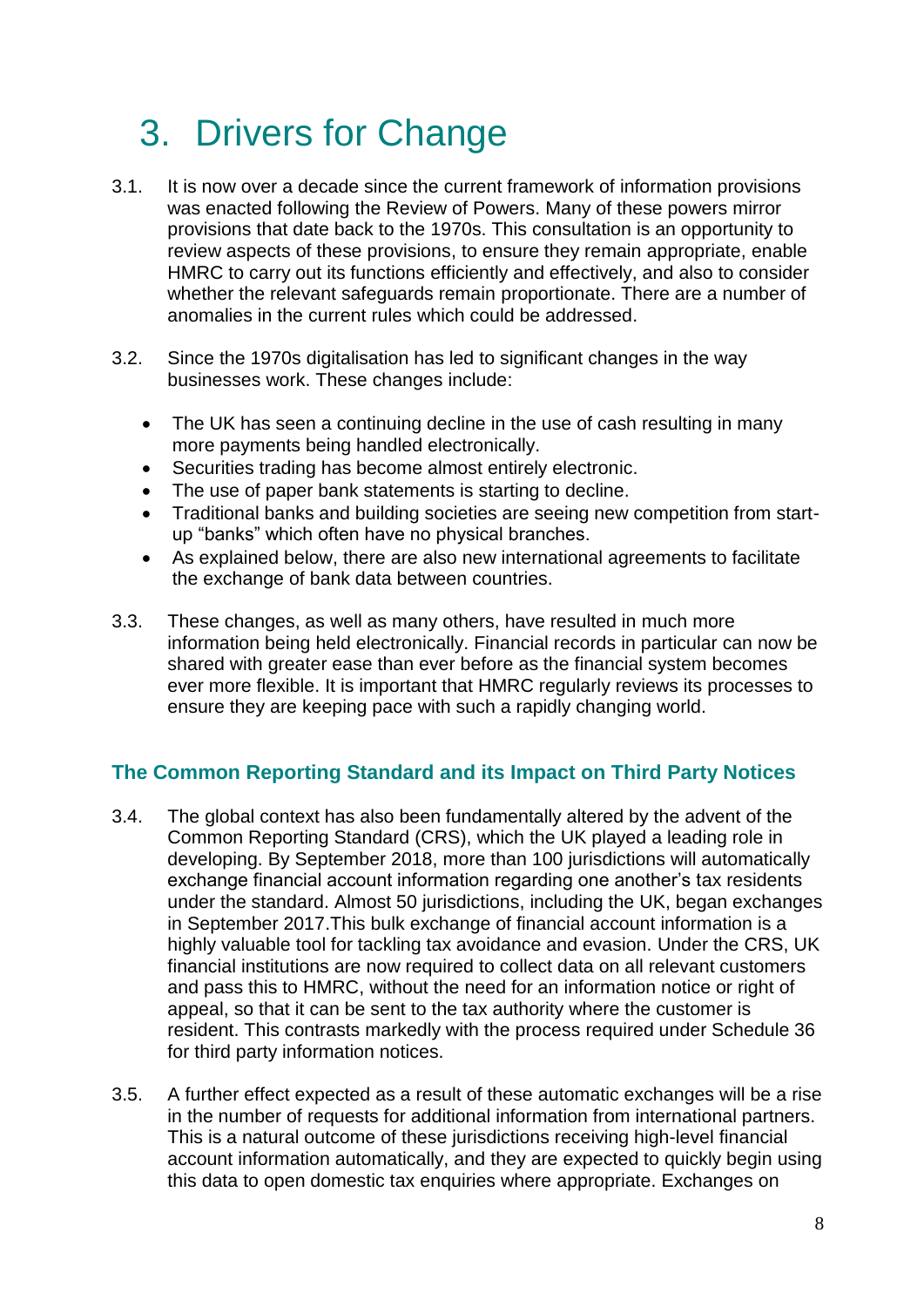request will therefore continue, complementing automatic information exchange by allowing the receiving jurisdiction to make further enquiries to support domestic tax investigations. This rise in requests is expected to place a larger burden on the resource of both HMRC and the tribunal service which, without some reform, will make it increasingly difficult for the UK to meet the international standards it has committed to in providing timely replies to requests from partners.

#### **Increased International Cooperation**

- 3.6. The UK has played a leading role internationally in the development of tax transparency policy. The rapid progress in recent years to develop more extensive international agreements for tax co-operation is a major step forward in tackling offshore tax avoidance and evasion across the globe. The UK, and our extensive network of tax treaty partners, increasingly relies on this reciprocal, mutually beneficial cooperation to support domestic tax compliance work. Under the international agreements information is exchanged between tax authorities under strict rules about confidentiality and when information may be shared.
- 3.7. Standards for the international exchange of tax information are set out in treaties and their commentaries, and by the OECD's Global Forum on Transparency and Exchange of Information for Tax Purposes (the Global Forum). This body also periodically reviews its 149 member jurisdictions to ensure the standards for exchange of information on request are being met in practice.
- 3.8. In the UK's last Global Forum report in 2013 the UK was rated as "Largely Compliant", this marking is internationally recognised as indicating a satisfactory performance in meeting the international standards and is shared by most major economies. However, the UK requirement for tribunal approval was heavily criticised for adding significantly to the time taken to respond to requests for banking information from other jurisdictions, and for requiring more information to justify the request than is expected under the international standard<sup>5</sup>. Some jurisdictions have found the UK system to be so onerous that they are discouraged from making a request for third party information.
- 3.9. In recent years HMRC has more than doubled the resource it employs to handle requests for information to and from its overseas partners. This has improved the timeliness of responses to some degree, but the UK's unusually formal and lengthy process for obtaining third party information means that additional resources alone are unable to allow it to meet this aspect of the globally agreed standards. It is important that the UK acts to address this issue.

<sup>5</sup> OECD (2013), *Global Forum on Transparency and Exchange of Information for Tax Purposes Peer Reviews: United Kingdom 2013: Combined: Phase 1 + Phase 2, incorporating Phase 2 ratings*, OECD Publishing, Paris. <http://dx.doi.org/10.1787/9789264205987-en>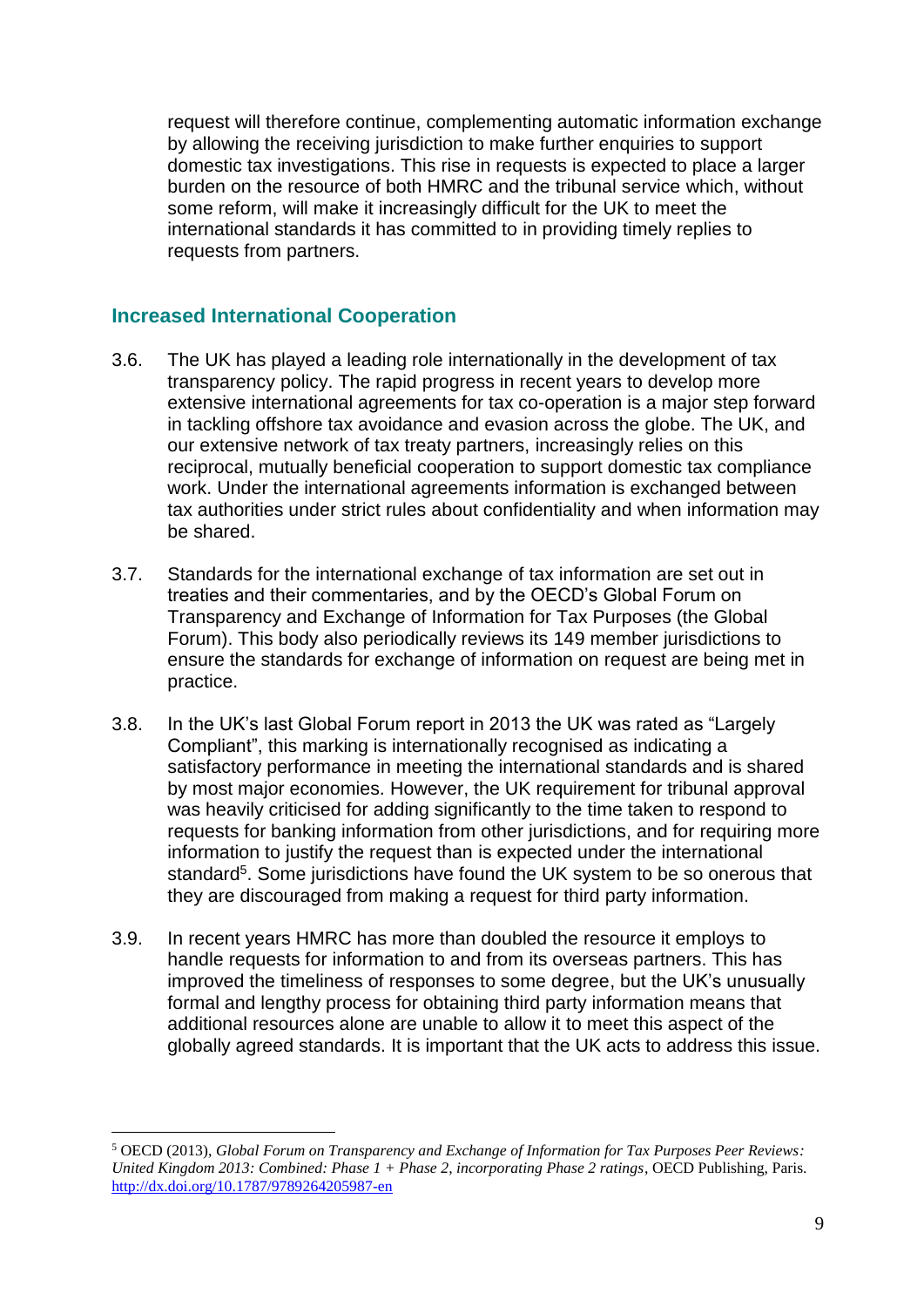3.10. International standards have increased rapidly in recent years, and those standards are expected to rise, therefore the UK must also adapt to meet this challenge.

#### **International Comparisons**

- 3.11. A comparative review has been made of the information powers of tax authorities across the G20 to obtain third party banking information to exchange with other jurisdictions; details are in Annex  $A<sup>6</sup>$ .
- 3.12. None of the 18 countries reviewed require tribunal or court approval before issuing a third party notice. Penalties for non-compliance are awarded by a court in Australia and judicial consent is required for notices about un-named persons in Canada. Some jurisdictions, including USA, Canada and South Africa can use the courts to enforce compliance. The usual process to obtain third party information in these countries is via a notice issued to the third party requiring information to be provided within about a month. Judicial review, rather than a right of appeal, is the way such a notice can be challenged. However, appeals against specific types of notice are possible in Germany and some other countries – such as notices in respect of un-named persons in Canada. In Mexico, the tax authority has an electronic link which it can use to obtain banking information. Others such as France and Australia have access to a centralised database allowing rapid identification of bank account numbers.

#### **Third Party Notice Checks and Balances**

- 3.13. Information powers and their associated safeguards should be proportionate to the risk they are designed to address, the sensitivity of the material involved and the intrusiveness of the power. At one end of this spectrum are routine requests for information such as tax returns whilst at the other are more intrusive criminal investigation and surveillance powers. Compared to other tax provisions the safeguards attached to third party notices, as set out in paragraph 2.5, seem disproportionate.
- 3.14. A typical third party notice under Schedule 36 involves a written notice to a bank or other financial institution requiring them to provide information or a document (often bank statements or similar financial records) within a reasonable period, usually 30 days. It does not involve entering the third party's premises. As well as requiring tribunal or taxpayer approval the other conditions set out at paragraph 2.5 above also apply, including giving the third party a reasonable chance to make representations before any notice is issued.
- 3.15. When considering the checks and balances applied to third party notices it is instructive to compare them to other tax related provisions. Under Part 2 of Schedule 36 (power to inspect business premises etc.) HMRC has the ability to

<sup>6</sup> Other peer reports can be found at [http://www.oecd-ilibrary.org/taxation/global-forum-on-transparency-and](http://www.oecd-ilibrary.org/taxation/global-forum-on-transparency-and-exchange-of-information-for-tax-purposes-peer-reviews_2219469x)[exchange-of-information-for-tax-purposes-peer-reviews\\_2219469x](http://www.oecd-ilibrary.org/taxation/global-forum-on-transparency-and-exchange-of-information-for-tax-purposes-peer-reviews_2219469x)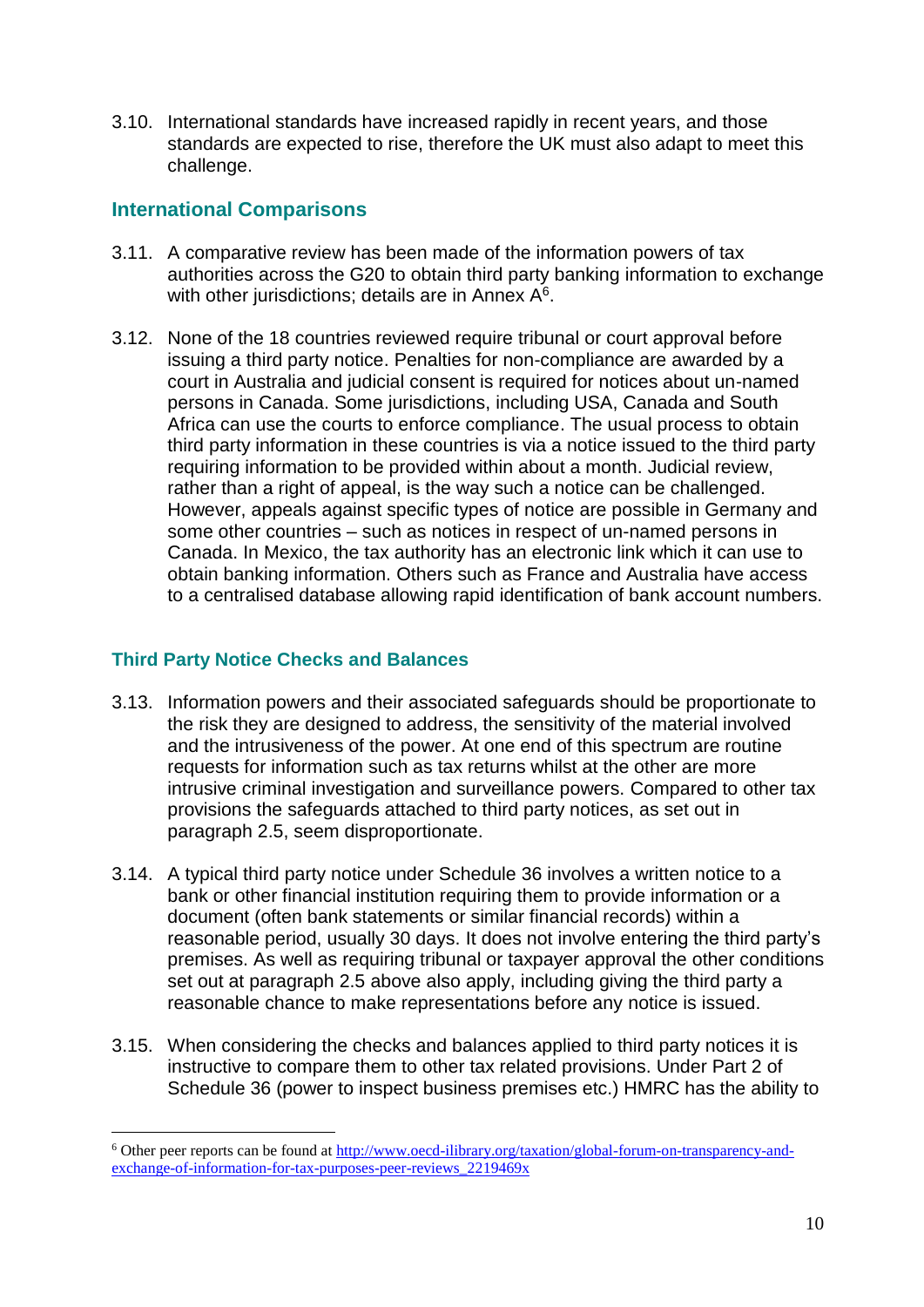enter a person's business premises, and inspect business assets and business documents that are on the premises, to check that person's tax position. Carrying out such an inspection, including in some situations without warning, does not require the approval of a tribunal, nor is there a right of appeal. However, a person can only be penalised for obstructing an inspection where the inspection was approved by the tribunal – given the intrusive nature of an inspection, this approval is seen as proportionate.

- 3.16. From 1 April 2016 to 31 March 2017 there were 215 requests for tribunal approval of a third party notice. This shows that third party notices are not issued in large numbers. However, due to the lengthy processes involved in obtaining tribunal approval, they require a disproportionate amount of resource from both HMRC and the Tribunal Service. Even after a possible increase due to the CRS, the numbers of third party notices issued is expected to remain low. Therefore HMRC do not anticipate that third parties will see a material increase in administrative burdens as a result of any changes.
- 3.17. It is also instructive to note that for third party notices that have arisen through the exchange of information process, HMRC has only had its request for approval rejected once. This is another persuasive point for reviewing whether this safeguard remains appropriate.

#### **Obtaining Information for Other Tax Functions**

- 3.18. Schedule 36 allows for information to be required to check a person's "tax position"<sup>7</sup> . It does not allow HMRC to obtain information for debt collection purposes. The ability to obtain such information would be a useful tool if a taxpayer owes tax and is suspected of having hidden assets. It would also help the UK to meet the international standards for exchange of information to which it has agreed.
- 3.19. HMRC also faces difficulty in cases where it requires information about a company that has no tax liability of its own, for example to decide whether the company falls within the scope of "joint and several liability" legislation.

#### **Schedule 36 Penalties**

- 3.20. HMRC can levy penalties where a person does not comply with a notice, as set out above in paragraph 2.8. The increased daily penalty provisions, as currently enacted, are not sufficiently clear and can lead to confusion and obstacles to the administration of these penalties.
- 3.21. This issue is explained further at paragraph 4.14.

<sup>1</sup>  $7$  The checking of a tax position is defined at paragraph 64(1) of Schedule 36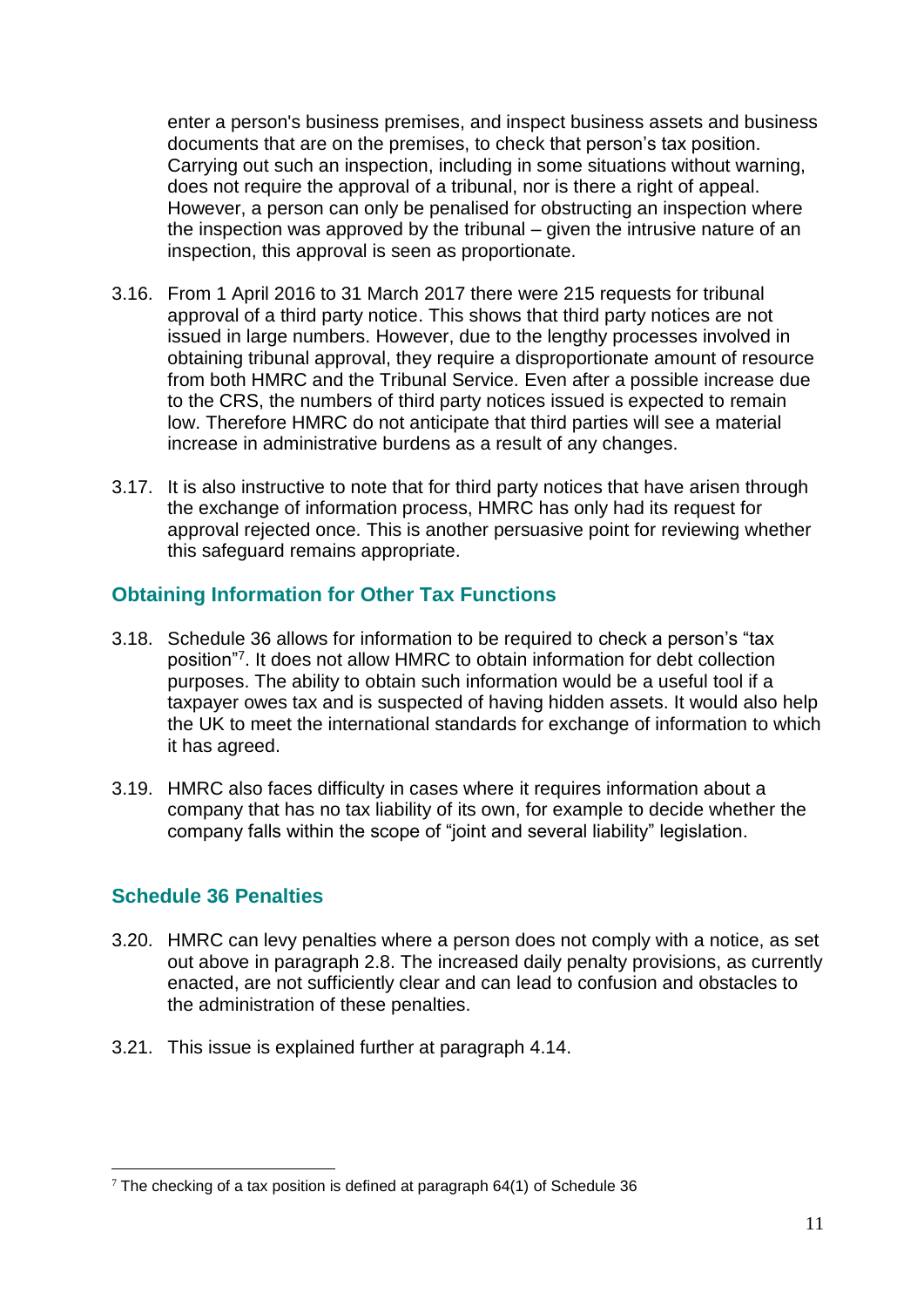#### **Third Party Notices – The Requirement to Notify the Taxpayer**

- 3.22. When applying for a third party notice under Schedule 36 HMRC must send the taxpayer a summary of the reasons why the information or documents are required. If the HMRC officer believes that doing this could prejudice the assessment or collection of tax, they may apply to the tribunal not to send the summary of reasons to the taxpayer.
- 3.23. Whilst this process removes the need for HMRC to notify the taxpayer of the issuing of a notice, there is no provision to prevent the third party from notifying the taxpayer. In certain circumstances this runs the risk of the taxpayer being told about the notice even though a tribunal has already decided such action could prejudice the assessment or collection of tax.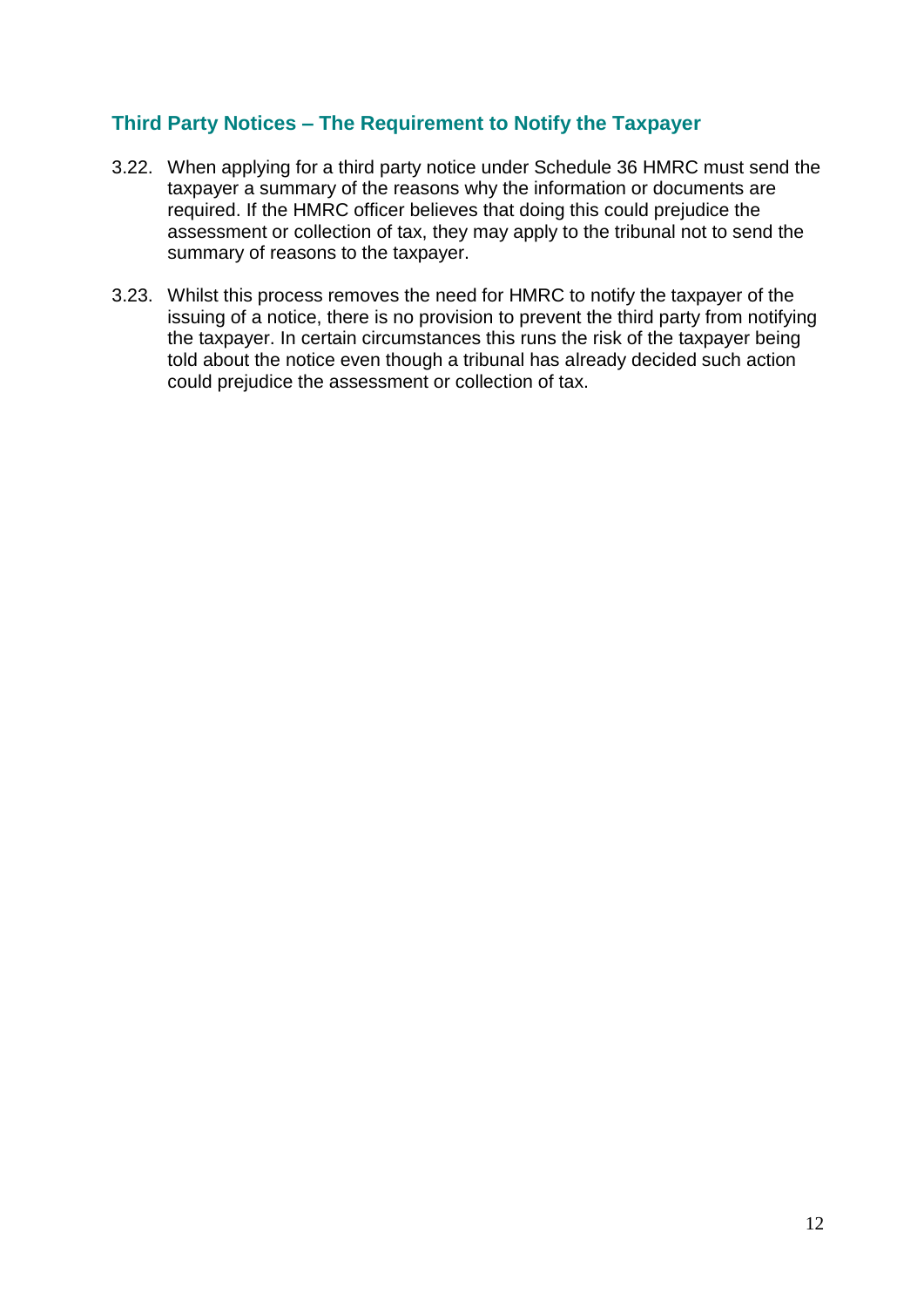### 4. Proposals for Reform

#### **Third Party Notices - Options for Change**

4.1. Obtaining approval from the tribunal and its associated processes (please see paragraph 2.5 above) can add a great deal of time to the information gathering process, and ultimately prolongs the course of a domestic enquiry or the time taken to exchange information internationally. As set out in the previous section, these older processes not only leave the UK out of line with the rest of the world, but also out of step with new innovative approaches to sharing information, such as the CRS. Options that might help with the current issues are set out below.

#### **Aligning With Taxpayer Notice**

- 4.2. Under this option, the process for issuing third party notices would be aligned with that for taxpayer notices. This change would see the removal of the requirement to seek approval from the tribunal or the taxpayer before a third party notice could be issued. An authorised HMRC officer would still have to authorise the issue of a third party notice, and the taxpayer would be given a summary of why the information or documents are being sought.
- 4.3. The third party would have a right of appeal against the notice on the grounds that it is too onerous.
- 4.4. HMRC would still retain the ability to seek approval from a tribunal to issue the notice. These cases would follow the current process. HMRC would most likely continue to seek approval to issue a notice where it believed, based on previous experience, that a particular third party was likely to seek to deliberately delay the provision of information or documents.
- 4.5. As now HMRC would also be able to approach the tribunal to waive the requirement to notify the taxpayer that the third party notice had been issued, where they thought this notification would prejudice the assessment or collection of tax.
- 4.6. HMRC would be able to ask for the same types of information and would be subject to the same restrictions, for example around items that fall within the definition of legal professional privilege, as they do now.

*Question 1: Do you have any views on the suggested change to align third party notices with taxpayer notices?*

*Question 2: Do you think any further internal processes, or safeguards, prior to issuing the notice, would be required?*

*Question 3: Should there be any further restrictions on the type of information that could be requested under this notice?*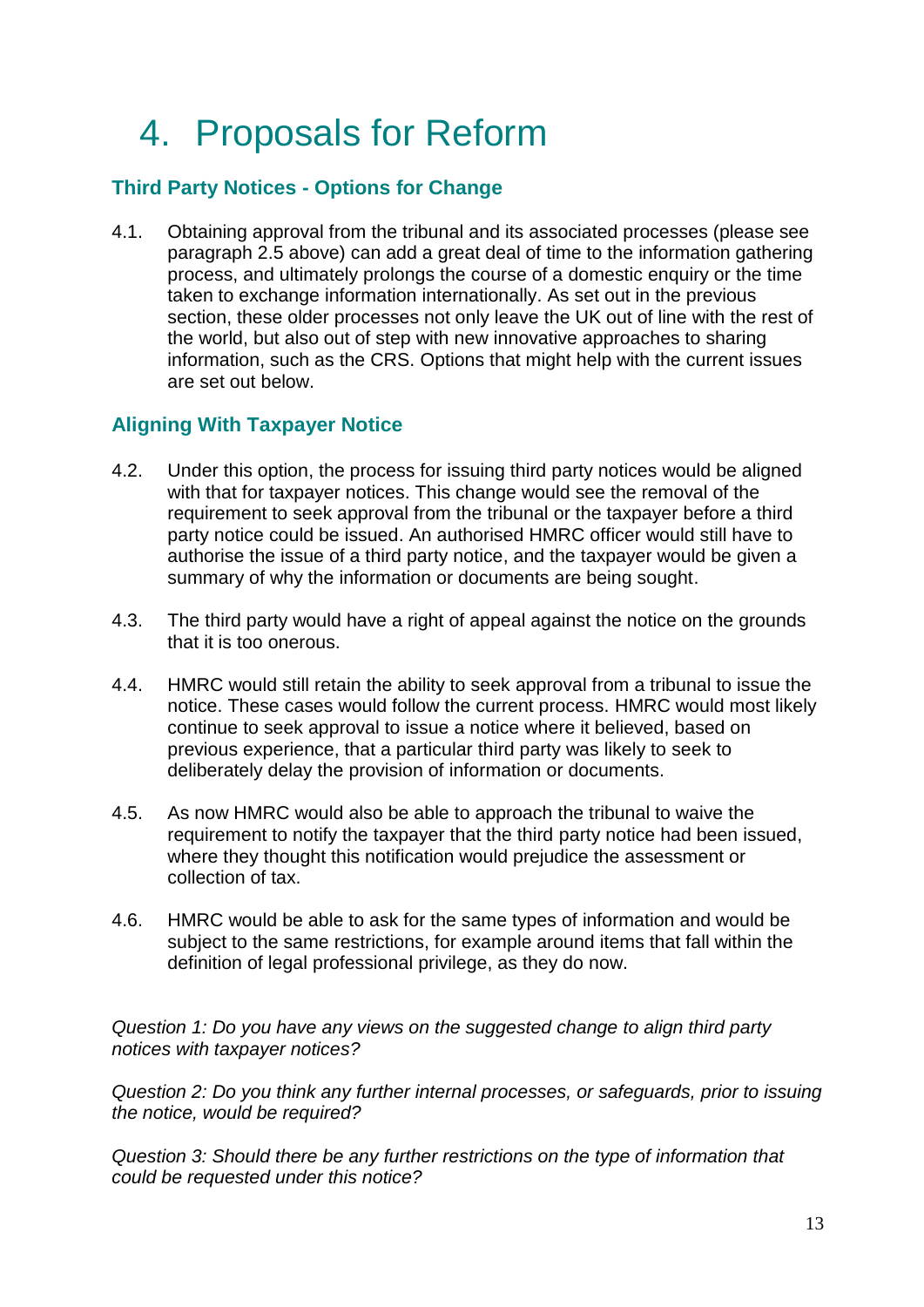#### **Financial Institution Notice**

- 4.7. The majority of third party information requests received by HMRC are requests for banking information. A more targeted alternative to the above suggestion would be to introduce a new notice specifically for this type of information. As the international comparisons show, many countries comparable to the UK can require the production of third party information, by issuing an information notice to the bank within, for example, around one month. Such a notice does not have to be approved by a court and there is no right of appeal.
- 4.8. At the moment, the UK has an analogous notice where paragraph 34 of Schedule 36 applies - this is where, for example, the information or documents requested relate to a supply of services and are "statutory records" of any person. Where paragraph 34 applies there is no need to get tribunal approval for issuing the notice, nor is there a right of appeal. However, it is not always clear whether banking information constitutes a statutory record; most requests for third party information requiring tribunal approval involve banking information.
- 4.9. For this option, something similar to paragraph 34 would apply to third party banking information which is held by a financial institution. Banking information would be defined to include bank statements, information about transactions on the account and information held about the legal and beneficial ownership of the account (e.g. Know Your Customer information). This notice would be available for use in both domestic cases and those where information was requested by an overseas partner.
- 4.10. There would be no need to get tribunal approval for the issue of such a notice, nor there a right of appeal. However, this option would only be available to obtain banking information reasonably required to check a taxpayer's tax position. The issue of the notice would have to be approved by an authorised officer and HMRC would be required to notify the taxpayer of the issuing of the notice. If a notice is not complied with and penalties are issued, an appeal could be made against the penalties in the usual way.
- 4.11. If HMRC considers that to notify the taxpayer might prejudice the assessment or collection of tax, they would, as now, ask the tribunal for permission not to notify the taxpayer.

*Question 4: Do you think there should be a separate rule for third party notices for banking information?*

*Question 5: Should this power be subject to any restrictions or safeguards? If so, please state the restrictions or safeguards.*

*Question 6: Do you have any other ideas for options that could deliver both the objective of speeding up the process and providing appropriate safeguards?*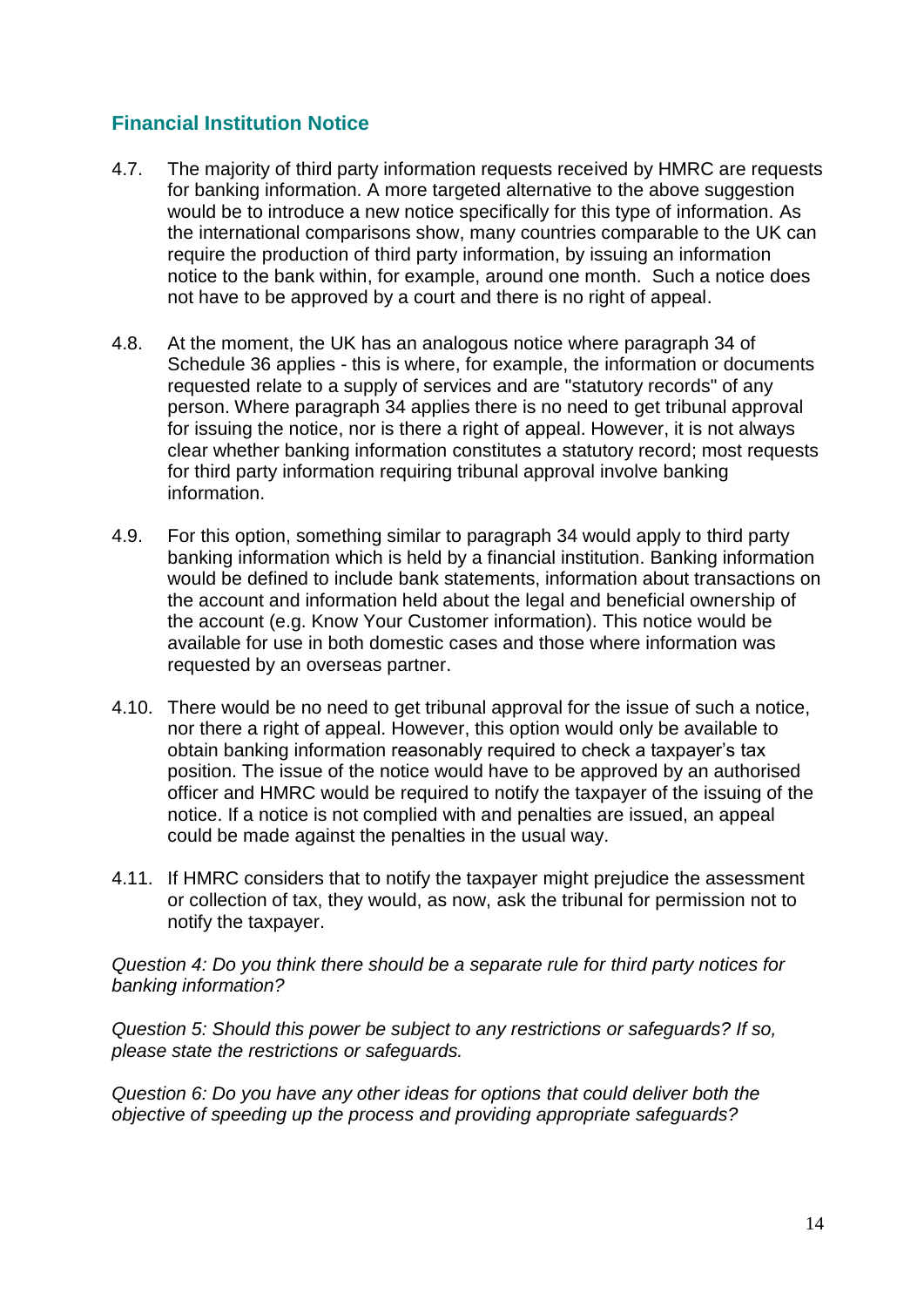#### **Obtaining Information for Other Functions of HMRC**

- 4.12. As explained in paragraph 3.17, Schedule 36 does not allow HMRC to obtain information for debt collection purposes or where a company, usually created in contrived circumstances, has no tax liability.
- 4.13. A change here would allow HMRC to access information that was reasonably required for all its tax functions, including the collection of tax debt.

*Question 7: What are your views on extending information powers in this way?*

#### **Schedule 36 Penalties**

- 4.14. HMRC can levy penalties where a person does not comply with a notice, as set out above in paragraph 2.8. For failure to comply with a notice which requires information or documents about a person whose identity is not known, HMRC can charge increased daily default penalties. However, the increased daily default penalties legislation, as currently drafted, is not sufficiently clear, may lead to confusion and has created difficulties with the administration of these penalties.
- 4.15. Under the current rules, certain conditions must be complied with before the tribunal can allow an increased daily penalty of up to £1,000. If those conditions are met, an officer of HMRC may make an application to the tribunal for an increased daily penalty to be "imposed" on the person who has failed to comply with the notice. The tribunal will also give an indication of the amount which should be charged per day.
- 4.16. The current wording is misleading. Tribunals do not impose penalties; instead they grant permission for HMRC to assess penalties. This lack of clarity in the legislation results in neither tribunal nor HMRC actually being able to assess the penalty.
- 4.17. This change proposes to make it explicit that, HMRC seeks permission from the tribunal to assess increased daily penalties. If the tribunal agrees HMRC would then notify the person that, from the date specified by the tribunal, they would be liable for an increased daily penalty of the amount determined by the tribunal. HMRC would then assess the increased penalty against the person in the same way it assesses any other penalty under Schedule 36.
- 4.18. Currently increased daily penalties can only be charged upon a failure to comply with a notice which requires information about a person whose identity is unknown. HMRC would like to explore harmonising the penalty regime across Schedule 36 by extending the scope of increased daily penalties to cover all of the notices contained in Schedule 36. This would bring about a consistent and robust penalty regime. Daily penalties can be useful in encouraging compliance with an obligation in a timely manner. This change would help HMRC deter long periods of non-compliance with an information notice. As with the existing daily penalties the tribunal's permission would be needed before such penalties could be charged.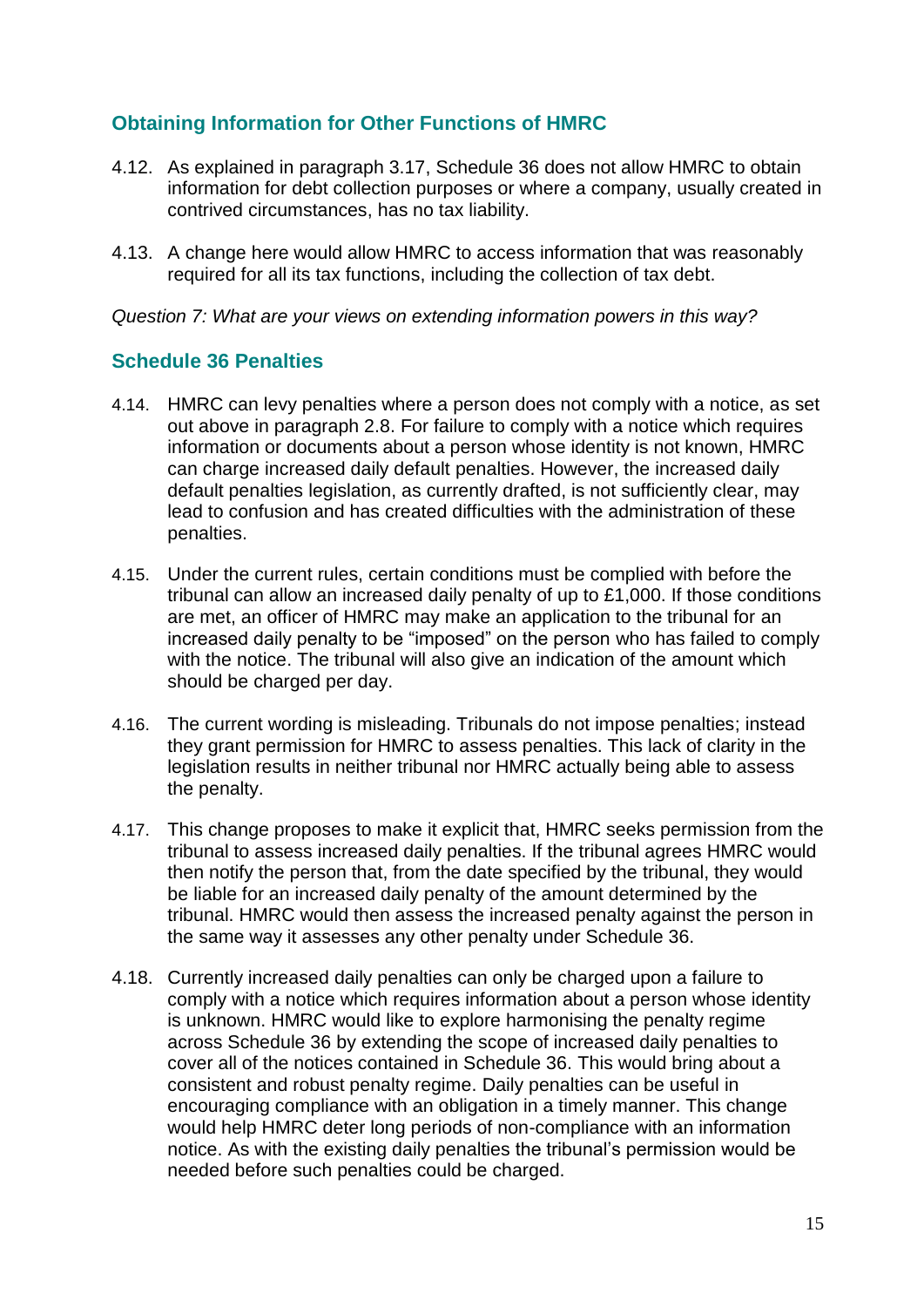*Question 8: Do you have any views on amending the legislation in this way?*

*Question 9: Should the increased daily penalties apply to all Schedule 36 information notices?*

#### **Third Party Notices – The Requirement to Notify the Taxpayer**

- 4.19. As explained above the tribunal may give HMRC permission not to give the taxpayer a summary of the reasons explaining why they require information and documents under a third party notice. The tribunal can also give HMRC permission not to name the taxpayer in the notice or to send a copy of the third party notice to the taxpayer. However, there is currently nothing to prevent a third party from notifying the taxpayer about the notice despite a tribunal having already decided such action might prejudice the assessment or collection of tax. In some cases it might be obvious who the taxpayer is by the very nature of the information required.
- 4.20. The proposal here is to put an obligation on the third party not to inform the taxpayer about the notice where the tribunal has disapplied the requirement to send a summary to the taxpayer under paragraph 3(3)(e) and (4) of Schedule 36.

*Question 10: Do you have any views on making amendments to prevent the third party from notifying the taxpayer in this way?*

*Question 11: What form of sanction should be imposed on the third party for a breach of this rule?*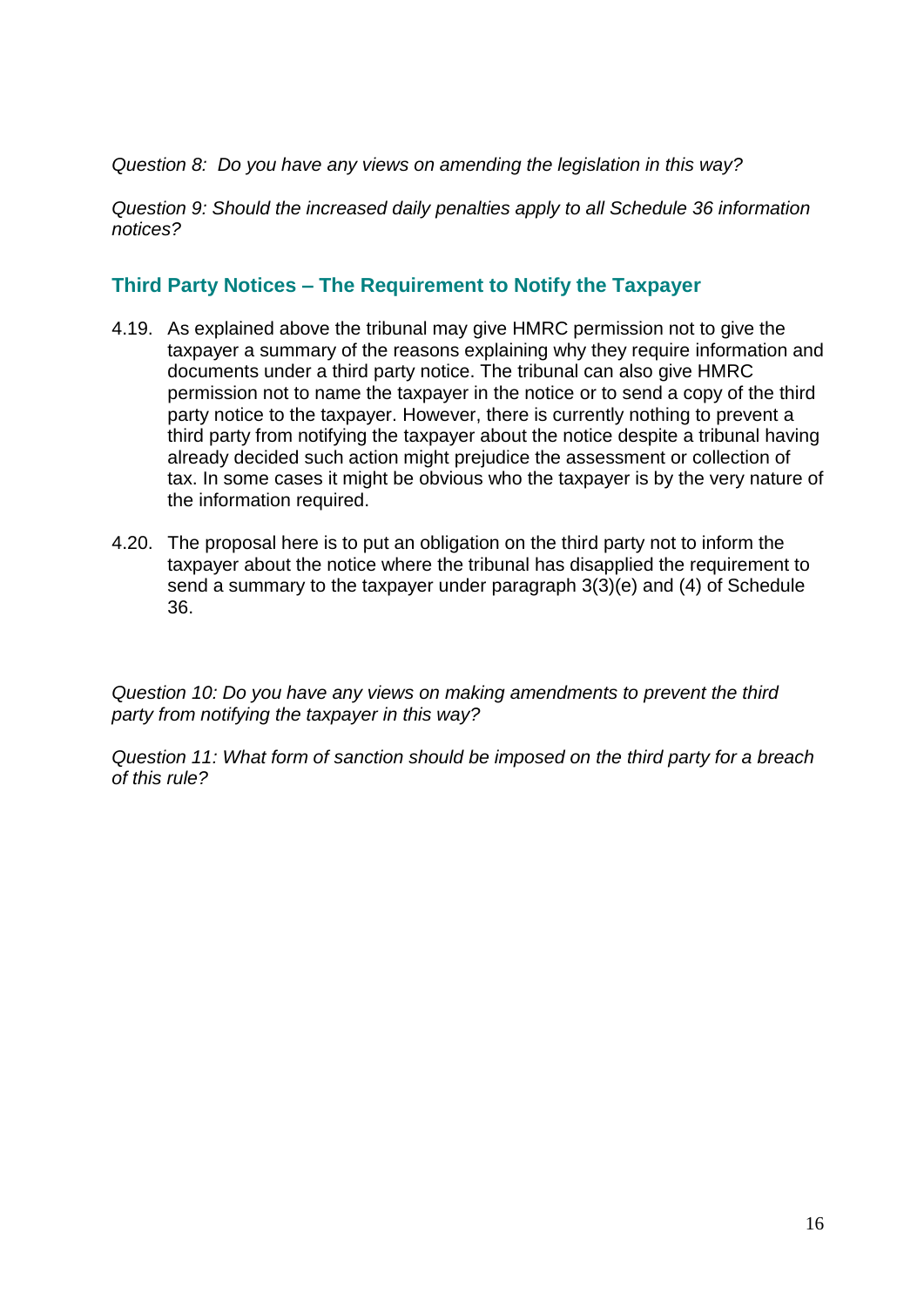### 5. Assessment of Impacts

If, after reviewing the responses to this consultation, a decision is taken to make a change in the areas outlined work will be undertaken establish the impacts of any changes. These will include impacts on HMRC's customers, the legal framework and the Exchequer.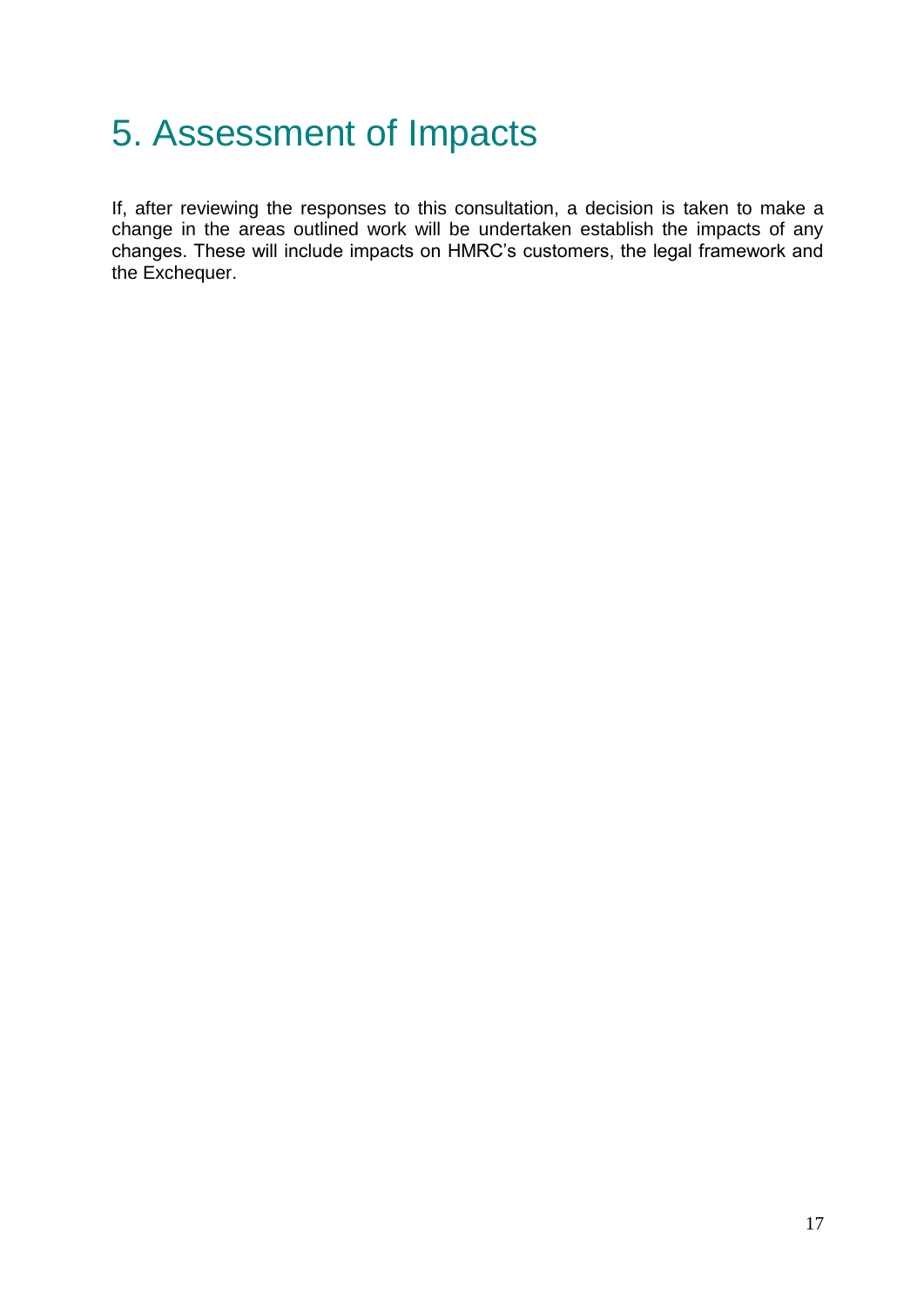### 6. Summary of Consultation Questions

*Question 1: Do you have any views on the suggested change to align third party notices with taxpayer notices?*

*Question 2: Do you think any further internal processes, or safeguards, prior to issuing the notice, would be required?*

*Question 3: Should there be any further restrictions on the type of information that could be requested under this notice?*

*Question 4: Do you think there should be a separate rule for third party notices for banking information?*

*Question 5: Should this power be subject to any restrictions or safeguards? If so, please state the restrictions or safeguards.*

*Question 6: Do you have any other ideas for options that could deliver both the objective of speeding up the process and providing appropriate safeguards?*

*Question 7: What are your views on extending information powers in this way?*

*Question 8: Do you have any views on amending the legislation in this way?*

*Question 9: Should the increased daily penalties apply to all Schedule 36 information notices?*

*Question 10: Do you have any views on making amendments to prevent the third party from notifying the taxpayer in this way?*

*Question 11: What form of sanction should be imposed on the third party for a breach of this rule?*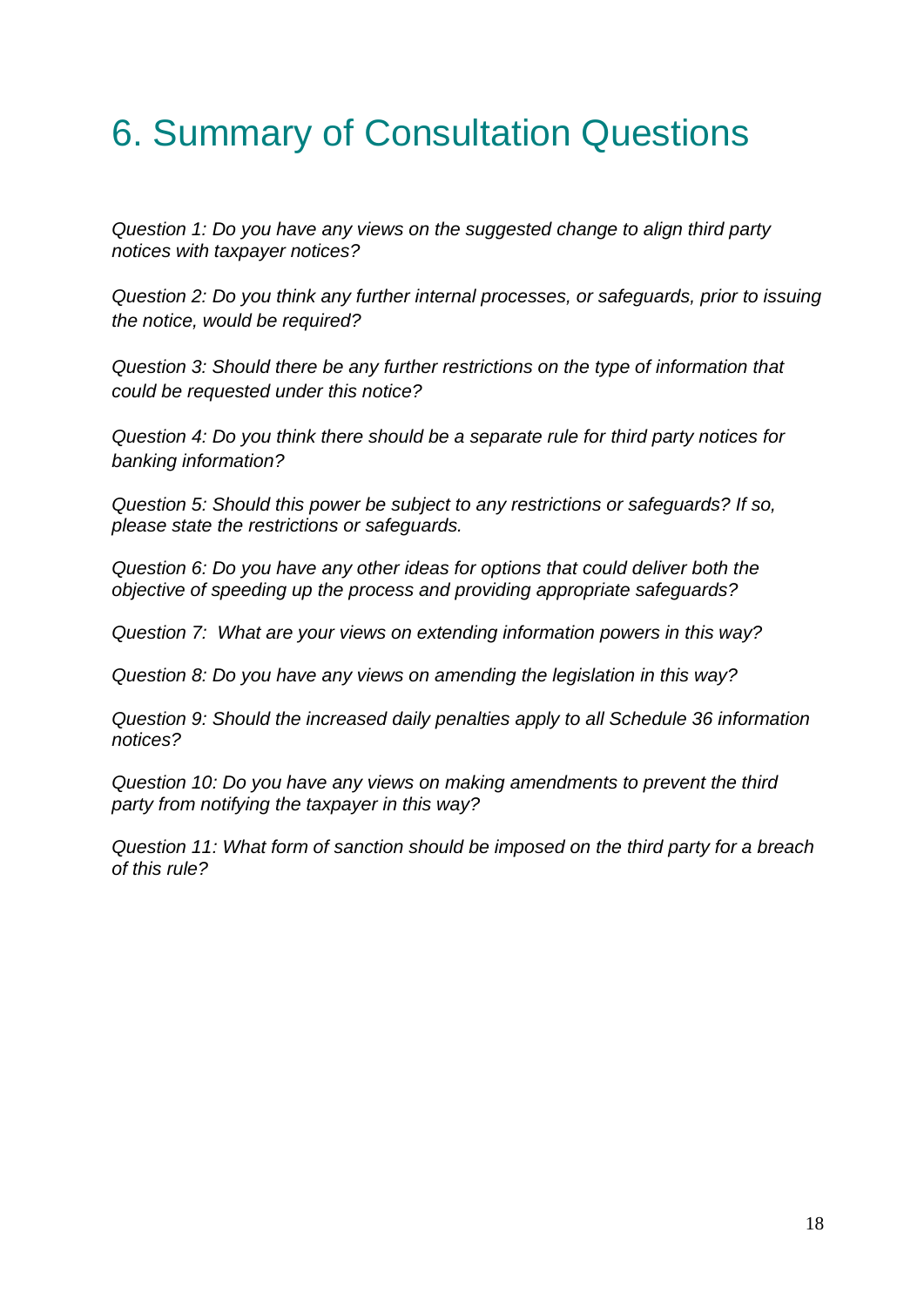### 7. The Consultation Process

This consultation is being conducted in line with the Tax Consultation Framework. There are 5 stages to tax policy development:

- Stage 1 Setting out objectives and identifying options.
- Stage 2 Determining the best option and developing a framework for implementation including detailed policy design.
- Stage 3 Drafting legislation to effect the proposed change.
- Stage 4 Implementing and monitoring the change.
- Stage 5 Reviewing and evaluating the change.

This consultation is taking place during stage 1 of the process. The purpose of the consultation is to seek views on the policy design and any suitable possible alternatives, before consulting later on a specific proposal for reform.

#### **How to respond**

A summary of the questions in this consultation is included at chapter 6.

Responses should be sent by 02 October 2018, by e-mail to [powers.information@hmrc.gsi.gov.uk](mailto:powers.information@hmrc.gsi.gov.uk) or by post to:

Mr Brad Kyne Tax Administration Policy & Strategy HM Revenue & Customs 9th Floor 10 South Colonnade Canary Wharf London E14 4PU

#### **Please do not send consultation responses to the Consultation Coordinator.**

Paper copies of this document or copies in Welsh and alternative formats (large print, audio and Braille) may be obtained free of charge from the above address. This document can also be accessed from [HMRC's GOV.UK pages.](http://www.gov.uk/hmrc) All responses will be acknowledged, but it will not be possible to give substantive replies to individual representations.

When responding please say if you are a business, individual or representative body. In the case of representative bodies please provide information on the number and nature of people you represent.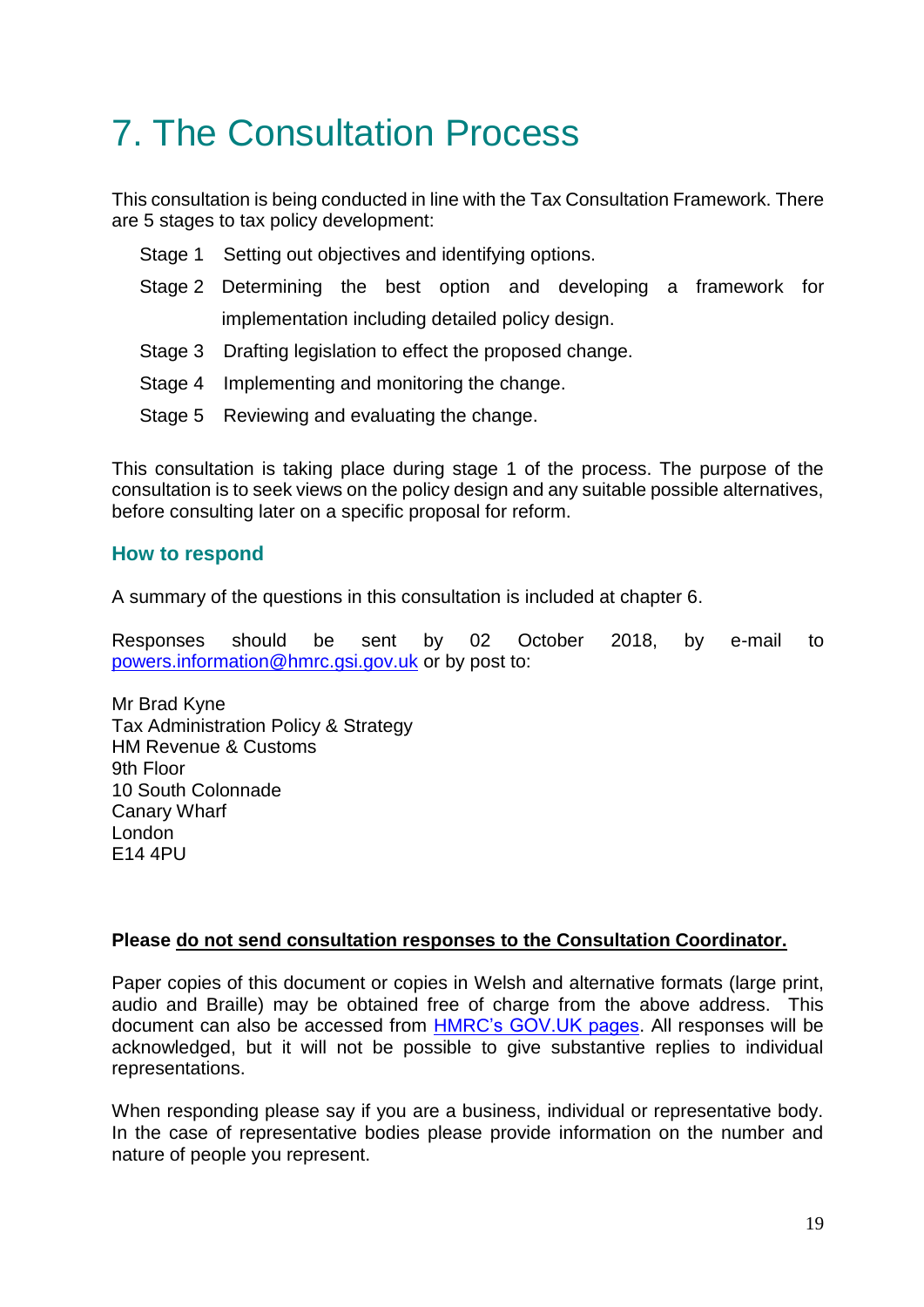#### **Confidentiality**

Information provided in response to this consultation, including personal information, may be published or disclosed in accordance with the access to information regimes. These are primarily the Freedom of Information Act 2000 (FOIA), the Data Protection Act 1998 (DPA) and the Environmental Information Regulations 2004.

If you want the information that you provide to be treated as confidential, please be aware that, under the FOIA, there is a statutory Code of Practice with which public authorities must comply and which deals with, amongst other things, obligations of confidence. In view of this it would be helpful if you could explain to us why you regard the information you have provided as confidential. If we receive a request for disclosure of the information we will take full account of your explanation, but we cannot give an assurance that confidentially can be maintained in all circumstances. An automatic confidentiality disclaimer generated by your IT system will not, of itself, be regarded as binding on HM Revenue and Customs (HMRC).

HMRC will process your personal data in accordance with the DPA and in the majority of circumstances this will mean that your personal data will not be disclosed to third parties.

#### **Consultation Principles**

This consultation is being run in accordance with the Government's Consultation Principles.

The Consultation Principles are available on the Cabinet Office website: <http://www.cabinetoffice.gov.uk/resource-library/consultation-principles-guidance>

If you have any comments or complaints about the consultation process please contact:

John Pay, Consultation Coordinator, Budget Team, HM Revenue & Customs, 100 Parliament Street, London, SW1A 2BQ.

Email: [hmrc-consultation.co-ordinator@hmrc.gsi.gov.uk](mailto:hmrc-consultation.co-ordinator@hmrc.gsi.gov.uk)

#### **Please do not send responses to the consultation to this address.**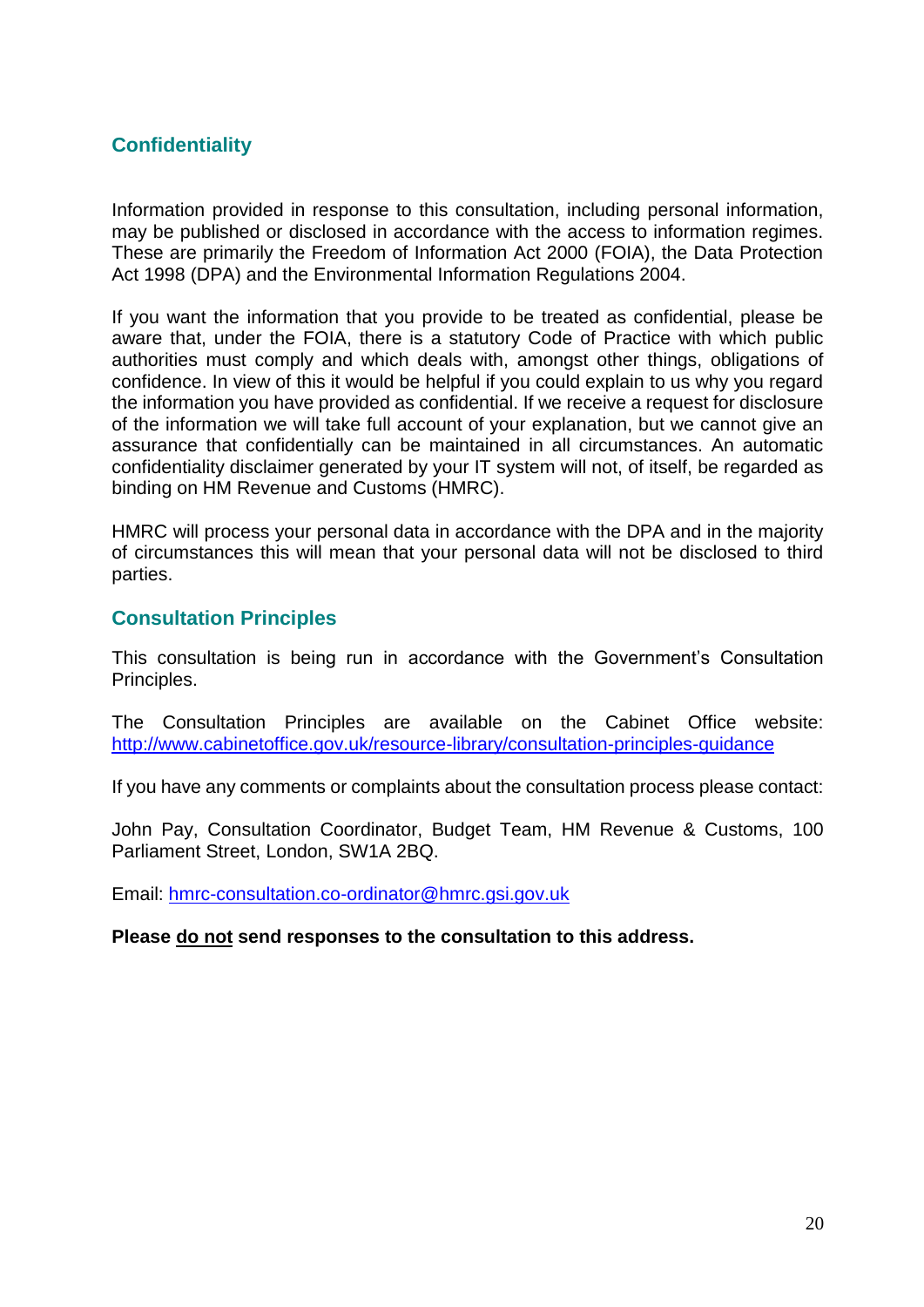### Annex A: Civil Information Powers: International Comparators

| <b>Jurisdiction</b> | <b>Access to information</b>                                                                                                                                                                                                                                                                                                                                                                                                                                                                                                                                                                                                                                        | <b>Judicial</b>                                                   | <b>Notification</b> | <b>Other</b>     | <b>References</b>                                                                                                                                                                                                                                                                                                                                                                    |
|---------------------|---------------------------------------------------------------------------------------------------------------------------------------------------------------------------------------------------------------------------------------------------------------------------------------------------------------------------------------------------------------------------------------------------------------------------------------------------------------------------------------------------------------------------------------------------------------------------------------------------------------------------------------------------------------------|-------------------------------------------------------------------|---------------------|------------------|--------------------------------------------------------------------------------------------------------------------------------------------------------------------------------------------------------------------------------------------------------------------------------------------------------------------------------------------------------------------------------------|
|                     |                                                                                                                                                                                                                                                                                                                                                                                                                                                                                                                                                                                                                                                                     | Approval                                                          | <b>Procedure</b>    | safeguards       |                                                                                                                                                                                                                                                                                                                                                                                      |
| Argentina           | Section 35 of the Tax Procedure Law allows the tax authority to<br>request information from first and third parties and impose fines<br>for failure to provide it. In practice the tax office opens a<br>"preventive audit" unless there is an ongoing audit. Information<br>is requested by the tax official normally with a 10 day deadline<br>and a reminder after 15 days. Search and seizure methods<br>could be used with the consent of a federal judge to a warrant.                                                                                                                                                                                        | No.<br>A warrant<br>requires the<br>consent of a<br>judge.        | <b>No</b>           | <b>No</b>        | OECD (2013), Global<br>Forum on Transparency<br>and Exchange of<br>Information for Tax<br><b>Purposes Peer Reviews:</b><br>Argentina<br>2013: Combined: Phase 1<br>+ Phase 2, incorporating<br>Phase 2 ratings, Global<br>Forum on Transparency<br>and Exchange of<br>Information for Tax<br>Purposes, OECD<br>Publishing, Paris,<br>http://dx.doi.org/10.1787/9<br>789264205505-en. |
| Australia           | The Australian Taxation office (ATO) has general access<br>powers which can be used to obtain all kinds of information.<br>For banking information, the ATO has a useful database<br>(AUSTRAC) that can be used to identify bank accounts (e.g.<br>account number and name of bank). In practice, the EOI unit<br>usually issues a notice under s353 of the Tax Administration<br>Act 1953 to require production of the information typically giving<br>28 days to respond. It can take longer when a bank receives a<br>significant number of requests. Failure to comply with a<br>request for information is an offence punishable by a fine or<br>imprisonment. | Penalties for<br>non-<br>compliance<br>are imposed<br>by a Court. | <b>No</b>           | Judicial review. | OECD (2017), Global<br>Forum on Transparency<br>and Exchange of<br>Information for Tax<br>Purposes: Australia 2017<br>(Second Round): Peer<br>Review Report on the<br>Exchange of Information<br>on Request, Global Forum<br>on Transparency and<br>Exchange of Information<br>for Tax Purposes, OECD<br>Publishing,<br>Paris, http://dx.doi.org/10.<br>1787/9789264280069-en.       |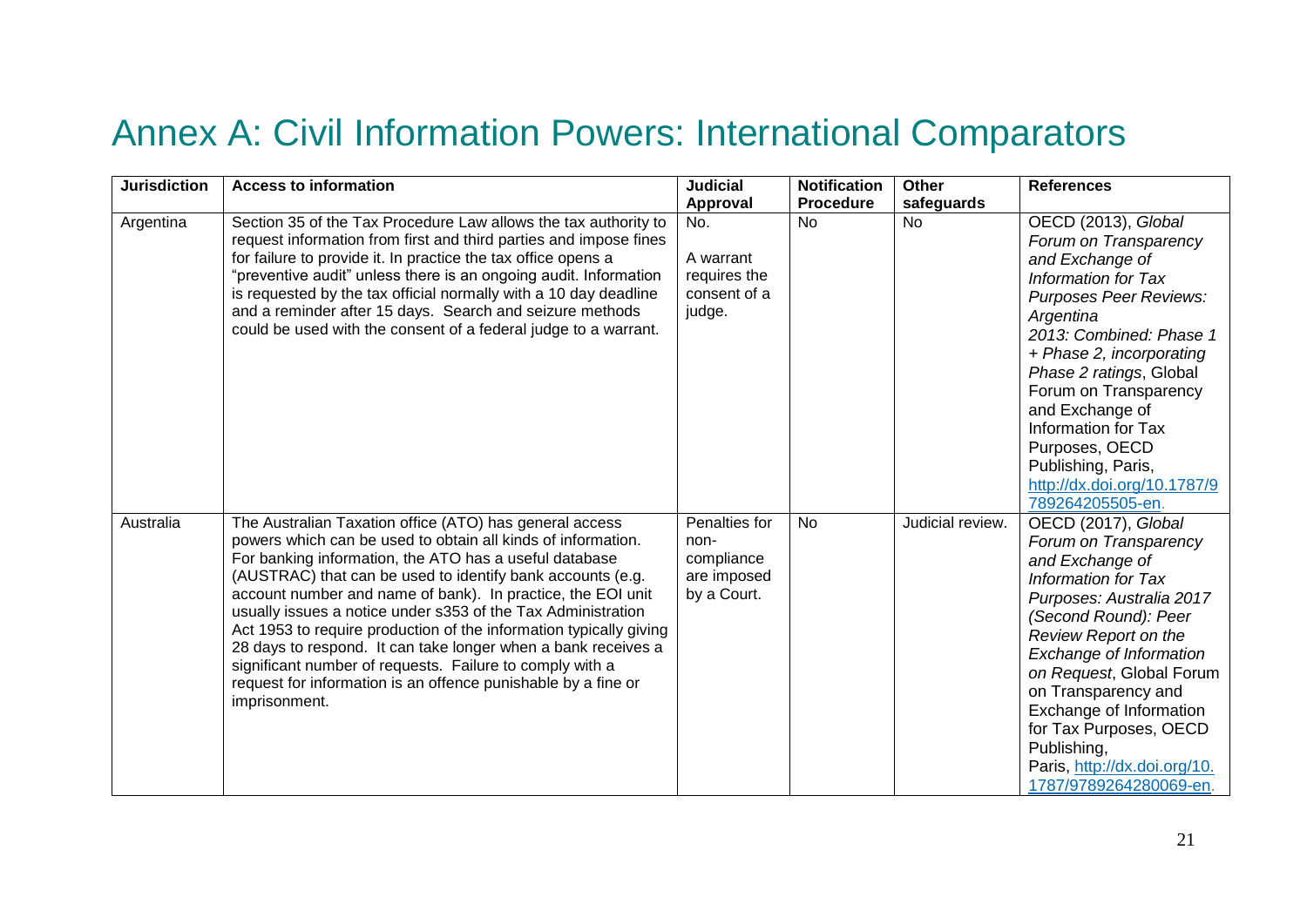| <b>Brazil</b> | The tax authority has access to some banking data<br>automatically provided to it by banks. They can issue a formal<br>notice to produce information, usually within 20 days, to a first<br>or third party. They can impose penalties for non-compliance.<br>Search and seizure methods can be used with a court order.<br>For banking information that goes beyond what is held by tax<br>authorities, they issue an order to the taxpayer before going to<br>the third party bank. This approach to the taxpayer can be<br>disapplied with the consent of a judge.                                                                                                                                             | No.<br>A court order<br>is required for<br>search and<br>seizure in<br>cases of non-<br>compliance<br>or to disapply<br>the initial<br>approach to<br>the taxpayer<br>in banking<br>cases. | <b>Not</b><br>generally<br>but taxpayer<br>is<br>approached<br>first for bank<br>information<br>not already<br>held. | A right of<br>appeal exists<br>for a taxpayer<br>who receives a<br>summons to<br>provide<br>banking<br>information.                                                                                                                                                     | OECD (2013), Global<br>Forum on Transparency<br>and Exchange of<br><b>Information for Tax</b><br><b>Purposes Peer Reviews:</b><br>Brazil 2013: Phase 2:<br>Implementation of the<br>Standard in Practice,<br>Global Forum on<br>Transparency and<br>Exchange of Information<br>for Tax Purposes, OECD<br>Publishing, Paris,<br>http://dx.doi.org/10.1787/9<br>789264202610-en.     |
|---------------|------------------------------------------------------------------------------------------------------------------------------------------------------------------------------------------------------------------------------------------------------------------------------------------------------------------------------------------------------------------------------------------------------------------------------------------------------------------------------------------------------------------------------------------------------------------------------------------------------------------------------------------------------------------------------------------------------------------|--------------------------------------------------------------------------------------------------------------------------------------------------------------------------------------------|----------------------------------------------------------------------------------------------------------------------|-------------------------------------------------------------------------------------------------------------------------------------------------------------------------------------------------------------------------------------------------------------------------|------------------------------------------------------------------------------------------------------------------------------------------------------------------------------------------------------------------------------------------------------------------------------------------------------------------------------------------------------------------------------------|
| Canada        | The Canadian Revenue Authority (CRA) can require the<br>production of information under the requirement power at 231.2<br>of the Income Tax Act or, alternatively, use an audit power<br>under 231.1. If the information is not then provided, the CRA<br>can impose sanctions and/or refer the case via the Department<br>of Justice to a court to issue a compliance order. A compliance<br>order is only used in a small number of EOI cases.<br>In practice, banking information is typically obtained by the<br>Competent Authority issuing a requirement under 231.2 giving<br>30 days to respond. For criminal cases the CRA prefer to use a<br>judicially authorised production order or search warrant. | In most<br>cases judicial<br>consent is<br>not required.<br>Consent<br>required for<br>third party<br>notices on<br>unnamed<br>person(s).                                                  | No                                                                                                                   | Judicial<br>Review.<br>Appeals can be<br>made by the<br>recipient of the<br>notice against<br>third party<br>requirements<br>regarding<br>unnamed<br>persons and<br>the requirement<br>to provide<br>foreign-based<br>information<br>(information<br>outside<br>Canada) | OECD (2017), Global<br>Forum on Transparency<br>and Exchange of<br><b>Information for Tax</b><br>Purposes: Canada 2017<br>(Second Round): Peer<br>Review Report on the<br>Exchange of Information<br>on Request, Global Forum<br>on Transparency and<br>Exchange of Information<br>for Tax Purposes, OECD<br>Publishing, Paris,<br>http://dx.doi.org/10.1787/9<br>789264280137-en. |
| China         | China's tax authority can obtain bank information with a warrant<br>authorised by a tax bureau commissioner at county/district level<br>or above. No external authorisation is required. Fines can be<br>imposed by the tax authority for non-compliance.                                                                                                                                                                                                                                                                                                                                                                                                                                                        | No                                                                                                                                                                                         | No                                                                                                                   | A taxpayer can<br>seek<br>administrative<br>review by a                                                                                                                                                                                                                 | OECD (2013), Global<br>Forum on Transparency<br>and Exchange of<br><b>Information for Tax</b>                                                                                                                                                                                                                                                                                      |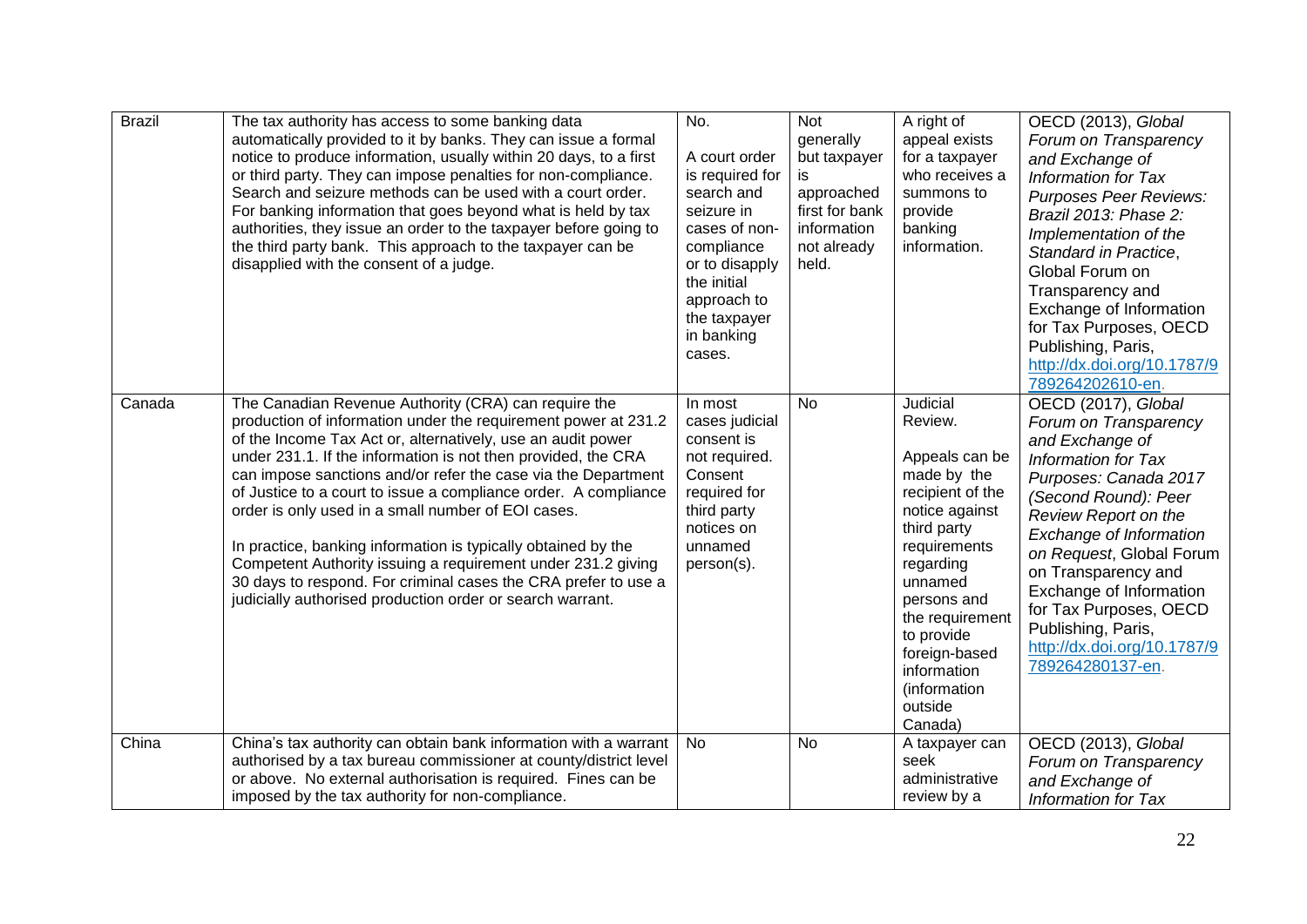|         |                                                                                                                                                                                                                                                                                                                                                                                                                                                                                           |                                                                                 |                                                                                                                                       | higher level of<br>the tax bureau.                                                                                                                                                                                                         | <b>Purposes Peer Reviews:</b><br>People's Republic of<br>China 2013: Combined:<br>Phase $1 + Phase 2$ ,<br>incorporating Phase 2<br>ratings, Global Forum on<br>Transparency and<br>Exchange of Information<br>for Tax Purposes, OECD<br>Publishing,<br>Paris, http://dx.doi.org/10.<br>1787/9789264205567-en.                                                                    |
|---------|-------------------------------------------------------------------------------------------------------------------------------------------------------------------------------------------------------------------------------------------------------------------------------------------------------------------------------------------------------------------------------------------------------------------------------------------------------------------------------------------|---------------------------------------------------------------------------------|---------------------------------------------------------------------------------------------------------------------------------------|--------------------------------------------------------------------------------------------------------------------------------------------------------------------------------------------------------------------------------------------|-----------------------------------------------------------------------------------------------------------------------------------------------------------------------------------------------------------------------------------------------------------------------------------------------------------------------------------------------------------------------------------|
| France  | The "droit de communication" is used to obtain information from<br>businesses including banks either by written request or by<br>visiting the premises to obtain the information directly. Failure<br>to comply is punishable by a fine and possibly a tax<br>examination. The French authorities also have access to a<br>database listing bank accounts held in France.<br>Search and seizure for use in serious fraud cases exclusively<br>of a tax nature requires judicial approval. | Consent of a<br>court is only<br>required in<br>search and<br>seizure<br>cases. | No                                                                                                                                    | A person<br>subject to "droit<br>de<br>communication<br>" can challenge<br>whether the<br>authority is<br>acting within its<br>powers before<br>an<br>administrative<br>court but this<br>does not<br>suspend the<br>information<br>order. | OECD (2013), Global<br>Forum on Transparency<br>and Exchange of<br>Information for Tax<br><b>Purposes Peer Reviews:</b><br>France 2013: Combined:<br>Phase $1 + Phase 2$ ,<br>incorporating Phase 2<br>ratings, Global Forum on<br>Transparency and<br>Exchange of Information<br>for Tax Purposes, OECD<br>Publishing, Paris,<br>http://dx.doi.org/10.1787/9<br>789264205628-en. |
| Germany | The tax administration (BZSt) has broad powers to access<br>banking information; these are the same powers to access any<br>information. The BZSt has access to the financial regulator's<br>database of beneficial ownership information and Customer<br>Due Diligence populated by banks.                                                                                                                                                                                               | <b>No</b>                                                                       | Yes. Prior<br>notification<br>with right to<br>be heard<br>and object.<br>Exceptions<br>apply but<br>only used in<br>10% of<br>cases. | Judicial review.<br>A German<br>participant<br>must be given<br>the right to first<br>provide the<br>information and<br>lodge an<br>appeal                                                                                                 | OECD (2017), Global<br>Forum on Transparency<br>and Exchange of<br>Information for Tax<br>Purposes: Germany 2017<br>(Second Round): Peer<br>Review Report on the<br>Exchange of Information<br>on Request, Global Forum<br>on Transparency and                                                                                                                                    |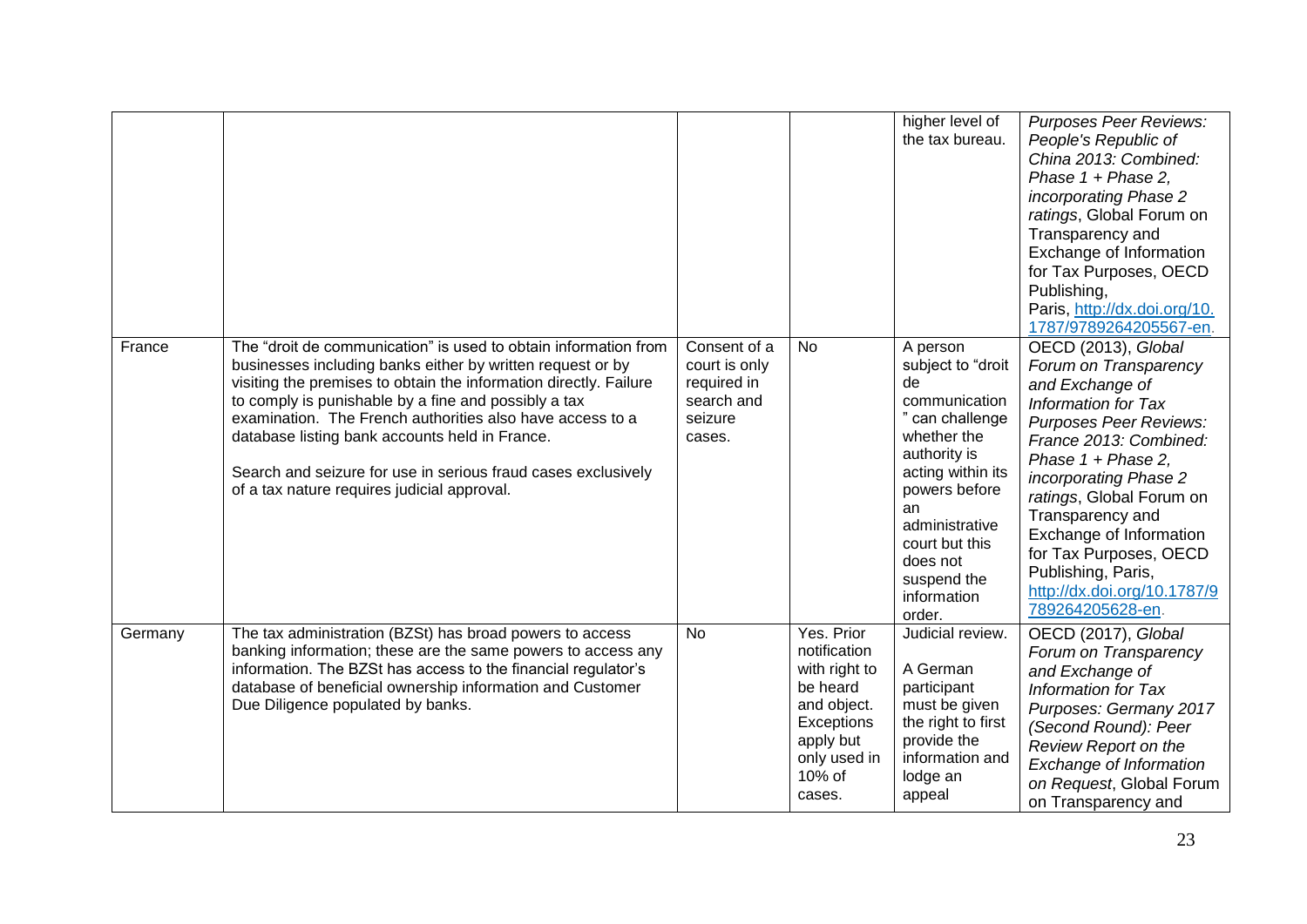|           |                                                                                                                                                                                                                                                                                                                                                                                                                                            |               |           | (normally four<br>weeks).                                                                                                                                                                               | Exchange of Information<br>for Tax Purposes, OECD<br>Publishing,<br>Paris, http://dx.doi.org/10.<br>1787/9789264280205-en.                                                                                                                                                                                                                                                        |
|-----------|--------------------------------------------------------------------------------------------------------------------------------------------------------------------------------------------------------------------------------------------------------------------------------------------------------------------------------------------------------------------------------------------------------------------------------------------|---------------|-----------|---------------------------------------------------------------------------------------------------------------------------------------------------------------------------------------------------------|-----------------------------------------------------------------------------------------------------------------------------------------------------------------------------------------------------------------------------------------------------------------------------------------------------------------------------------------------------------------------------------|
| India     | India has powers to obtain banking and other information<br>including a Power to Call for Information. In practice, once the<br>bank name and account number are known the information can<br>be obtained by the issuance of a summons under section 131<br>of Income Tax Act or a call for information under section 133.<br>These powers can be used by persons of a certain rank within<br>the tax authority without judicial approval. | <b>No</b>     | <b>No</b> | Any action of a<br>government<br>authority in<br>India can be<br>challenged<br>under Article<br>226 of the<br>Indian<br>constitution on<br>the basis that<br>the action is not<br>authorised by<br>law. | OECD (2017), Global<br>Forum on Transparency<br>and Exchange of<br>Information for Tax<br>Purposes: India 2017<br>(Second Round): Peer<br>Review Report on the<br>Exchange of Information<br>on Request, Global Forum<br>on Transparency and<br>Exchange of Information<br>for Tax Purposes, OECD<br>Publishing, Paris,<br>http://dx.doi.org/10.1787/9<br>789264283756-en.        |
| Indonesia | A third party can be required to provide information at the<br>request of the tax authorities. Non-compliance is punishable by<br>a prison sentence and a fine.                                                                                                                                                                                                                                                                            | <b>No</b>     | <b>No</b> | Not specified.                                                                                                                                                                                          | OECD (2014), Global<br>Forum on Transparency<br>and Exchange of<br><b>Information for Tax</b><br><b>Purposes Peer Reviews:</b><br>Indonesia 2014: Phase 2:<br>Implementation of the<br>Standard in Practice,<br>Global Forum on<br>Transparency and<br>Exchange of Information<br>for Tax Purposes, OECD<br>Publishing, Paris,<br>http://dx.doi.org/10.1787/9<br>789264217737-en. |
| Italy     | The tax authorities usually access the information by visiting                                                                                                                                                                                                                                                                                                                                                                             | Consent of a  | No        | No. There is no                                                                                                                                                                                         | OECD (2017), Global                                                                                                                                                                                                                                                                                                                                                               |
|           | the entity and asking for information to be provided. A high                                                                                                                                                                                                                                                                                                                                                                               | court is only |           | right of appeal                                                                                                                                                                                         | Forum on Transparency                                                                                                                                                                                                                                                                                                                                                             |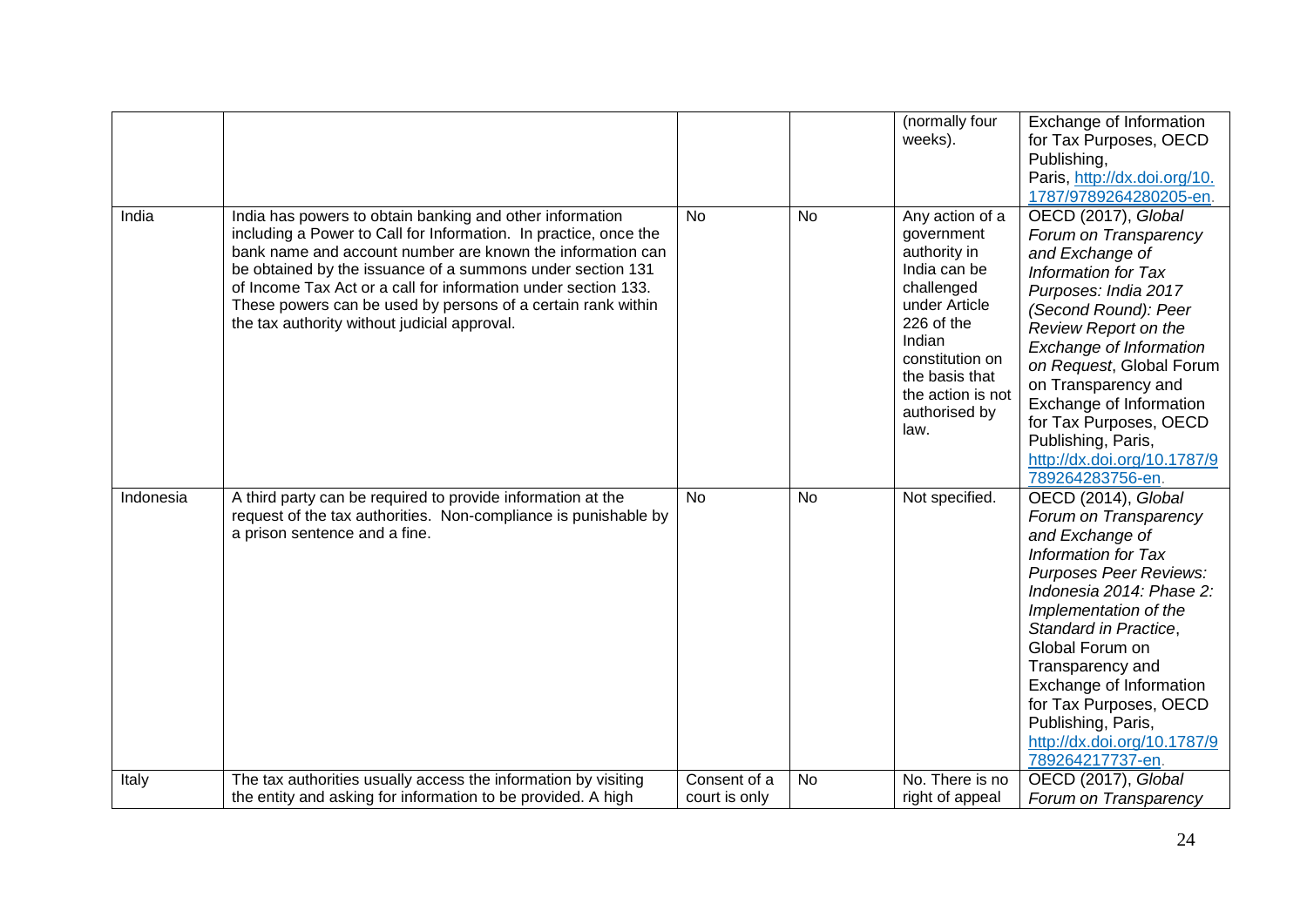|                      | level of internal permission is required (regional<br>director/commander level) for requests to banks and other<br>financial institutions but there is no external oversight. Where a<br>TIN is held most bank information can be obtained<br>electronically. Failure to comply leads to administrative<br>sanctions.             | required in<br>criminal<br>search and<br>seizure<br>cases.                                  |                                                                                                                                    | other than<br>against an<br>assessment of<br>tax liability in<br>Italy                   | and Exchange of<br>Information for Tax<br>Purposes: Italy 2017<br>(Second Round): Peer<br><b>Review Report on the</b><br>Exchange of Information<br>on Request, Global Forum<br>on Transparency and<br>Exchange of Information<br>for Tax Purposes, OECD<br>Publishing, Paris,<br>http://dx.doi.org/10.1787/9<br>789264283800-en.                                                    |
|----------------------|-----------------------------------------------------------------------------------------------------------------------------------------------------------------------------------------------------------------------------------------------------------------------------------------------------------------------------------|---------------------------------------------------------------------------------------------|------------------------------------------------------------------------------------------------------------------------------------|------------------------------------------------------------------------------------------|--------------------------------------------------------------------------------------------------------------------------------------------------------------------------------------------------------------------------------------------------------------------------------------------------------------------------------------------------------------------------------------|
| Japan                | The tax authorities have the power to compel the provision of<br>information under the Tax Treaties Special Provisions Act<br>(TTSPA). Failure to comply can be punished by a prison<br>sentence or a fine. Where they use the search and seizure<br>provisions in a criminal case, consent is sought from the District<br>Court. | Consent of a<br>court is only<br>required in<br>criminal<br>search and<br>seizure<br>cases. | Yes, written<br>notification<br>to the<br>taxpayer<br>unless<br>urgent or<br>likely to<br>undermine<br>the success<br>of the case. | No special<br>rights against<br>the information-<br>gathering<br>powers in the<br>TTSPA. | OECD (2013), Global<br>Forum on Transparency<br>and Exchange of<br><b>Information for Tax</b><br><b>Purposes Peer Reviews:</b><br>Japan 2013: Combined:<br>Phase 1 + Phase 2,<br>incorporating Phase 2<br>ratings, Global Forum on<br>Transparency and<br>Exchange of Information<br>for Tax Purposes, OECD<br>Publishing, Paris,<br>http://dx.doi.org/10.1787/9<br>789264205765-en. |
| Republic of<br>Korea | The tax authorities have the power to compel the provision of<br>information including banking information. Failure to provide the<br>information is punishable by a fine.                                                                                                                                                        | Consent of a<br>court is only<br>required in<br>criminal<br>search and<br>seizure<br>cases. | Notification<br>is made to<br>the taxpayer<br>after the<br>information<br>is<br>exchanged.                                         | Not specified.                                                                           | OECD (2013), Global<br>Forum on Transparency<br>and Exchange of<br><b>Information for Tax</b><br><b>Purposes Peer Reviews:</b><br>Republic of Korea<br>2013: Combined: Phase 1<br>+ Phase 2, incorporating<br>Phase 2 ratings, Global                                                                                                                                                |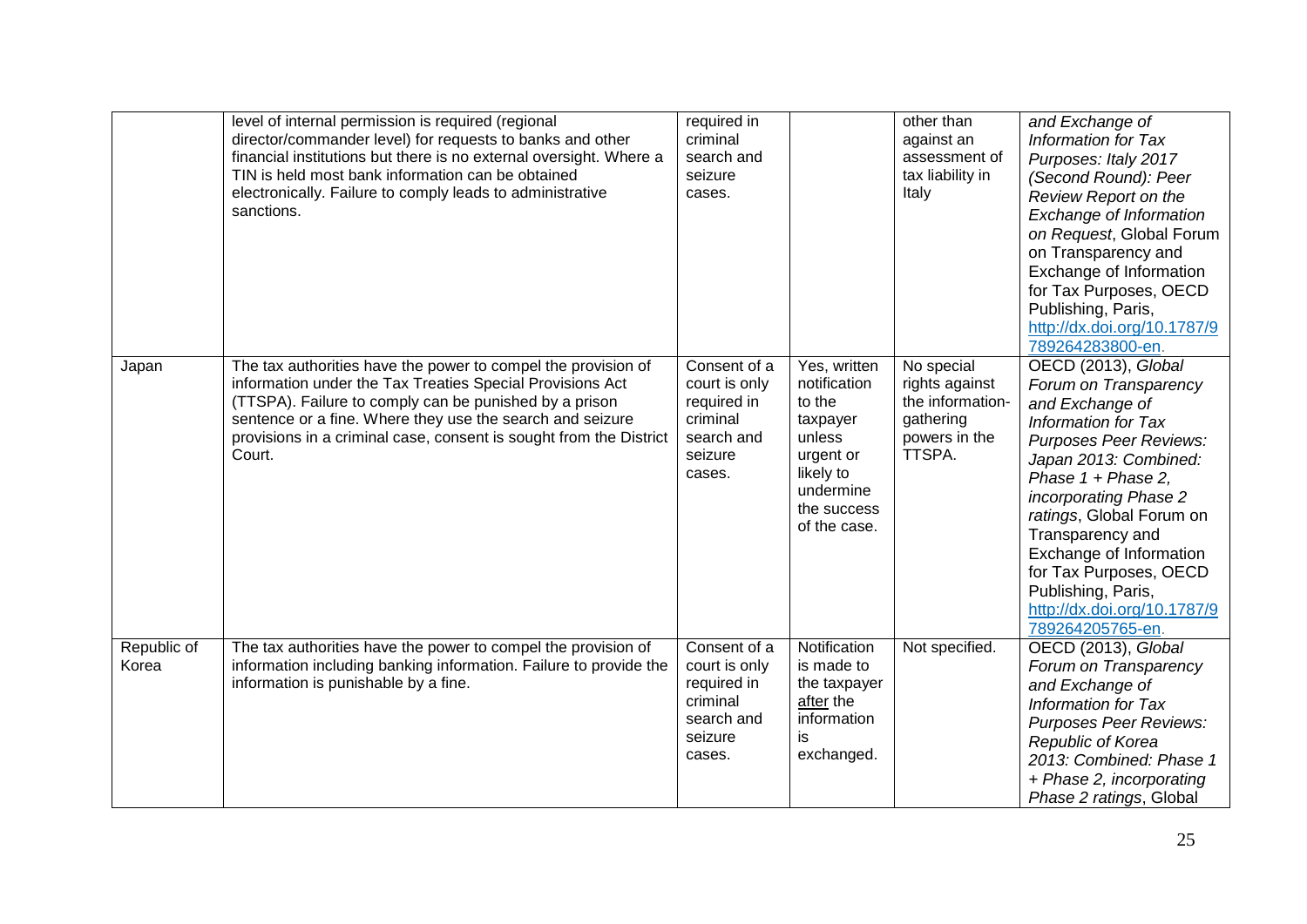|        |                                                                                                                                                                                                                                                                                                                                                                                                                                                                                    |           |                                                                                                                                    |                                                                                                                                | Forum on Transparency<br>and Exchange of<br>Information for Tax<br>Purposes, OECD<br>Publishing,<br>Paris, http://dx.doi.org/10.<br>1787/9789264205802-en.                                                                                                                                                                                                       |
|--------|------------------------------------------------------------------------------------------------------------------------------------------------------------------------------------------------------------------------------------------------------------------------------------------------------------------------------------------------------------------------------------------------------------------------------------------------------------------------------------|-----------|------------------------------------------------------------------------------------------------------------------------------------|--------------------------------------------------------------------------------------------------------------------------------|------------------------------------------------------------------------------------------------------------------------------------------------------------------------------------------------------------------------------------------------------------------------------------------------------------------------------------------------------------------|
| Mexico | The tax administration (SAT) has broad powers to access<br>banking information. This includes accessing information<br>directly from a bank when an investigation is still ongoing.<br>Information is accessed by the tax authority through an<br>automated system between banks and authorities. It<br>supervised by the National Banking and Securities Commission<br>(CNBV). All requests are sent electronically to the banks via the<br>CNBV in a standard electronic format. | <b>No</b> | No. Banks<br>are<br>prohibited<br>from<br>disclosing<br>the requests<br>received<br>from the<br>CNBV to the<br>account<br>holders. | A taxpayer or<br>the third party<br>subject of a<br>request can<br>only appeal on<br>the basis of<br>administrative<br>errors. | OECD (2014), Global<br>Forum on Transparency<br>and Exchange of<br>Information for Tax<br>Purposes Peer Reviews:<br>Mexico 2014: Phase 2:<br>Implementation of the<br>Standard in Practice,<br>Global Forum on<br>Transparency and<br>Exchange of Information<br>for Tax Purposes, OECD<br>Publishing, Paris,<br>http://dx.doi.org/10.1787/9<br>789264217751-en. |
| Russia | The Federal Tax Service has powers to obtain information.<br>Since 2013 this has included personal bank account<br>information. Failure to voluntarily comply is punishable by fines<br>and documents can be seized                                                                                                                                                                                                                                                                | <b>No</b> | <b>No</b>                                                                                                                          | Right of appeal<br>to a higher<br>authority in the<br>tax<br>administration.                                                   | OECD (2014), Global<br>Forum on Transparency<br>and Exchange of<br>Information for Tax<br><b>Purposes Peer Reviews:</b><br><b>Russian Federation</b><br>2014: Phase 2:<br>Implementation of the<br>Standard in Practice,<br>Global Forum on<br>Transparency and<br>Exchange of Information<br>for Tax Purposes, OECD<br>Publishing, Paris,                       |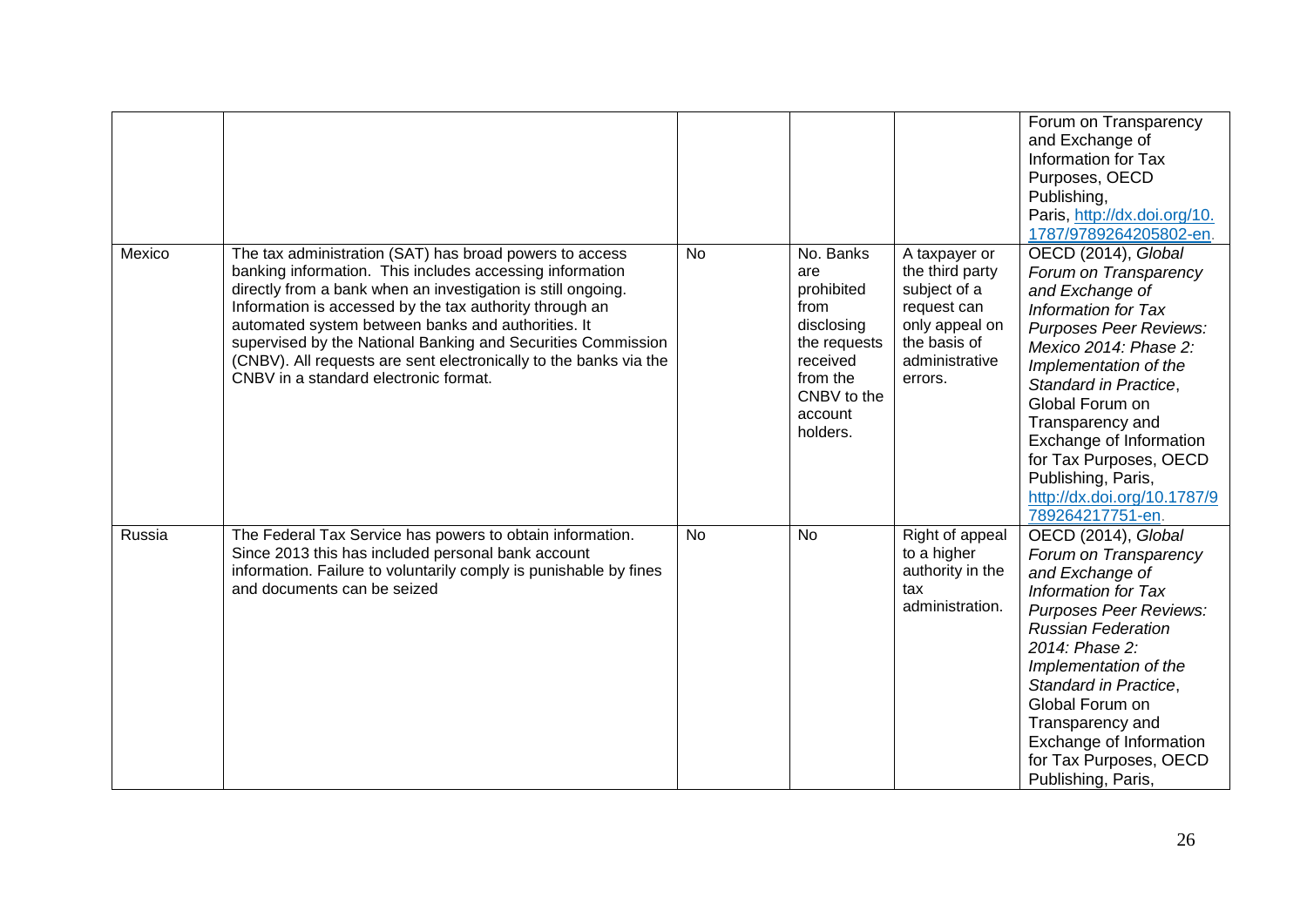|              |                                                                                                                                                                                                                                                                                                                                                                                                                                                     |                                                                                                                                                                      |                                                               |                                                                        | http://dx.doi.org/10.1787/9<br>789264223103-en.                                                                                                                                                                                                                                                                                                                                                |
|--------------|-----------------------------------------------------------------------------------------------------------------------------------------------------------------------------------------------------------------------------------------------------------------------------------------------------------------------------------------------------------------------------------------------------------------------------------------------------|----------------------------------------------------------------------------------------------------------------------------------------------------------------------|---------------------------------------------------------------|------------------------------------------------------------------------|------------------------------------------------------------------------------------------------------------------------------------------------------------------------------------------------------------------------------------------------------------------------------------------------------------------------------------------------------------------------------------------------|
| Saudi Arabia | Banking information is obtained via the Saudi Arabian<br>Monetary Agency (SAMA). However compulsory powers only<br>apply where there is a Saudi Arabian taxpayer.                                                                                                                                                                                                                                                                                   | Not specified.                                                                                                                                                       | <b>No</b>                                                     | There is a<br>general right<br>under section<br>43 of the Basic<br>law | OECD (2016), Global<br>Forum on Transparency<br>and Exchange of<br>Information for Tax<br><b>Purposes Peer Reviews:</b><br>Saudi Arabia 2016: Phase<br>2: Implementation of the<br>Standard in Practice,<br>Global Forum on<br>Transparency and<br>Exchange of Information<br>for Tax Purposes, OECD<br>Publishing, Paris,<br>http://dx.doi.org/10.1787/9<br>789264250895-en.                  |
| South Africa | The South African Revenue Service (SARS) can obtain bank<br>and other information. Failure to comply can give rise to an<br>administrative penalty or a prison term. SARS can also visit the<br>premises and obtain information using s74B Income Tax Act. If,<br>exceptionally, failure persists the information can be enforced<br>by a formal enquiry authorised by the High Court. Search and<br>seizure powers also require judicial approval. | The High<br>Court is used<br>for<br>enforcement<br>using a<br>formal<br>enquiry<br>procedure. A<br>judge must<br>also approve<br>a search and<br>seizure<br>warrant. | <b>No</b>                                                     | Not specified.                                                         | OECD (2013), Global<br>Forum on Transparency<br>and Exchange of<br><b>Information for Tax</b><br><b>Purposes Peer Reviews:</b><br>South Africa<br>2013: Combined: Phase 1<br>+ Phase 2, incorporating<br>Phase 2 ratings, Global<br>Forum on Transparency<br>and Exchange of<br>Information for Tax<br>Purposes, OECD<br>Publishing, Paris,<br>http://dx.doi.org/10.1787/9<br>789264205901-en. |
| Turkey       | The tax administration has powers under the Tax Procedure<br>Law to require the production of information. Access to banking<br>information is a routine power of the Ministry of Finance and no<br>special procedure applies. Failure to comply leads to a fine.                                                                                                                                                                                   | Only if a<br>search<br>warrant is<br>required.                                                                                                                       | The tax<br>authorities<br>provide a<br>general<br>explanation | <b>No</b>                                                              | OECD (2013), Global<br>Forum on Transparency<br>and Exchange of<br><b>Information for Tax</b>                                                                                                                                                                                                                                                                                                  |